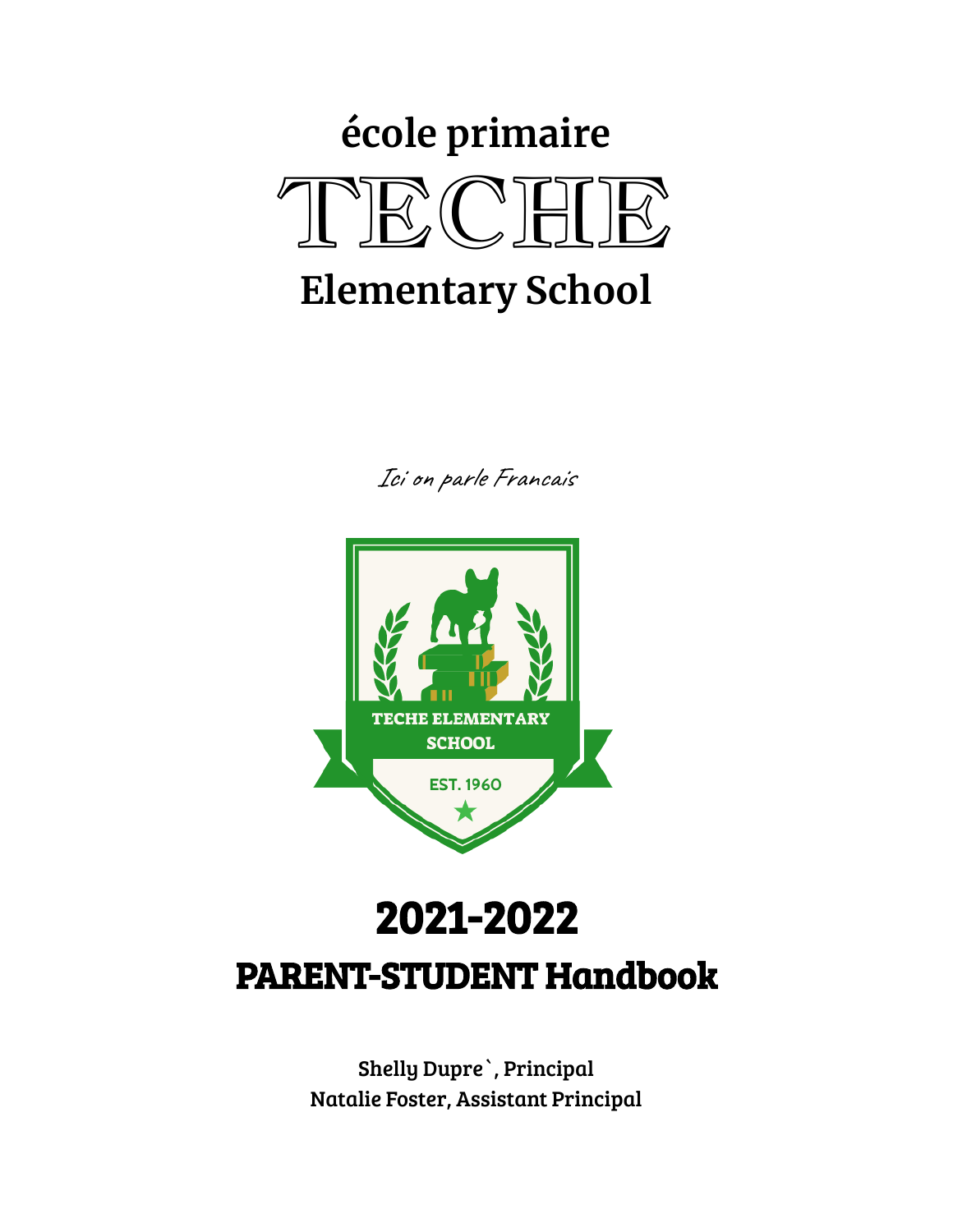

Dear Parents and Guardians,

Welcome to the 2021-2022 school year. As the Principal of Teche Elementary, I am honored to have the opportunity to serve the community that I started my teaching career in. For twenty-two years, I have been dedicated to working with the students, teachers, and families of St. Martin Parish. I am excited to partner with you in the education of your children this year at Teche Elementary School. I'm also happy that while taking safety protocols, we will still be able to provide your children with a quality education while still keeping them motivated with special activities throughout the school year. To all of our new parents, "Welcome to Teche Elementary School."

Teche Elementary has a proven success record of developing strong learners, and we will continue to work hard to carry on that legacy. Our school was the first elementary school in the district to administer the LEAP test completely computer based. We taught our students how to integrate technology into every subject. The world we live in is growing by leaps and bounds due to advanced technology. We want our students to have every advantage that comes with using technology early on in their education. The teachers and staff will use data to track growth in addition to the research based curriculum provided by the Louisiana Department of Education in order to continue increasing student achievement. As we enter this year with a little adversity due to the COVID-19 pandemic, I feel confident that the new protocols and procedures that will be implemented at Teche will help us to do our best to provide your children with a safe environment to come back to this school year.

We are eager to begin a new school year. Teachers and staff members have been working diligently over the summer to provide academic experiences that are positive, fun, and nurturing. As your Principal, your support and concerns are important to me. Please feel free to contact me at [shelly\\_dupre@saintmartinschools.org](mailto:shelly_dupre@saintmartinschools.org) or (337)909-2502.

Kind regards,

Shelly Dupre`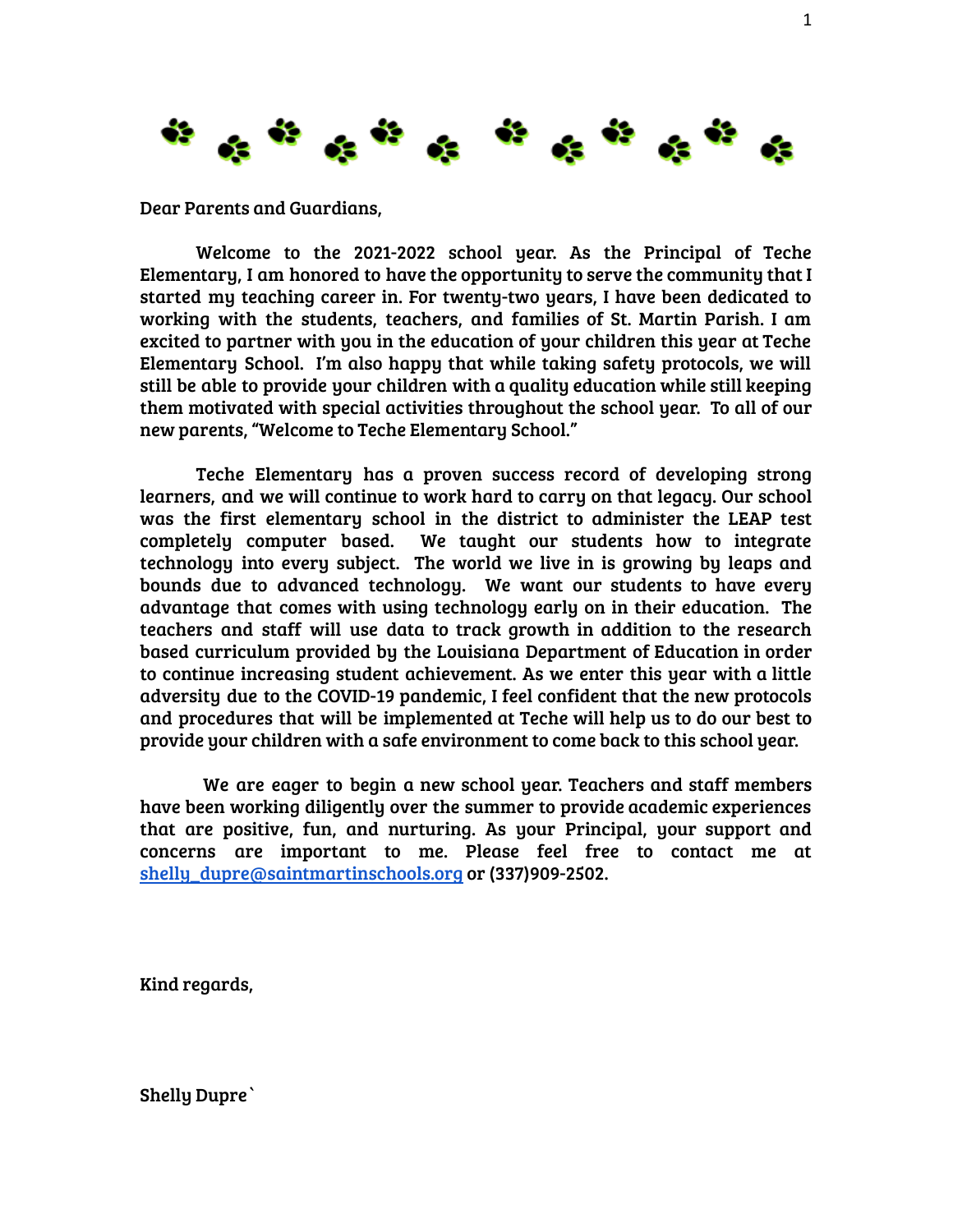

#### SCHOOL INFORMATION

#### **Physical Address Mailing Address**

2439 Main Hwy. P.O. Box 550 Breaux Bridge, LA 70517 Cecilia, LA 70521-0550

**Telephone Number** (337)909-2500

**Fax Number** (337)667-7428

## OFFICE INFORMATION

**Office Hours Student Hours**

7:00 a.m. – 4:00 p.m. 7:45 a.m. – 3:05 p.m.

**Principal** Shelly Dupre

shelly\_dupre[@saintmartinschools.org](mailto:shelly_dupre@saintmartinschools.org) - (337)909-2502

**Assistant Principal** Natalie Foster natalie\_foste[r@saintmartinschools.org](mailto:natalie_foster@saintmartinschools.org) - (337)909-2507

**Curriculum Coordinator** Rhea Angelle [rhea\\_angelle@saintmartinschools.org](mailto:rhea_angelle@saintmartinschools.org) - (337)909-2506

**Secretary/Bookkeeper** Ashley Miller [Ashley\\_Miller@saintmartinschools.org](mailto:Ashley_Miller@saintmartinschools.org) -(337)909-2501

**Secretary** Catherine Wesley [TE\\_coe@saintmartinschools.org](mailto:TE_coe@saintmartinschools.org) - (337)909-2503

**Secretary** Terricia Garrett [Terricia\\_Garrett@saintmartinschools.org](mailto:TE_coe@saintmartinschools.org) - (337)909-2500

**Behavior Interventionist** Coy Darby [Coy\\_Darby@saintmartinschools.org](mailto:Coy_Darby@saintmartinschools.org) - (337) 909-2522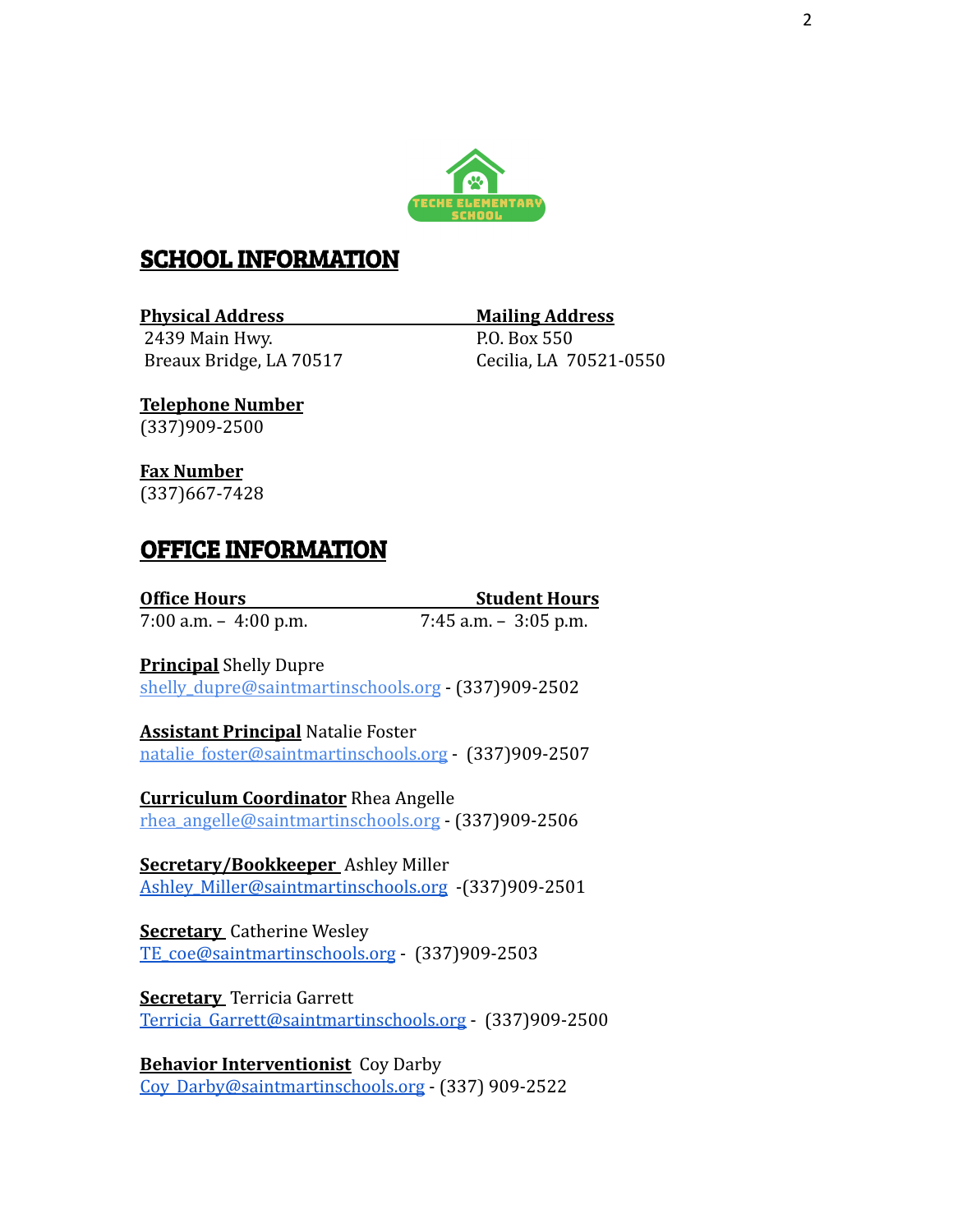## VISITORS

● All parents and visitors are **required** to stop by the office first when visiting the school for any reason. They must receive a visitor's pass to go anywhere else on the campus. This is MANDATORY! **Due to COVID-19 safety procedures, we are limited to additional people we can have on campus. There can only be one parent per child in the office at a time for check out/check in, etc. You may be asked to wait outside and enter once a parent leaves if we are at capacity inside the office. We cannot allow parents to come in and volunteer with our new safety guidelines. Parents, guardians, or visitors coming on campus must wear a mask to enter campus.**

● All visitors are bound by the school rules. Failure to follow them will result in immediate removal and depending on actions. The visitor could possibly be banned from campus moving forward and/or the sheriff's department will be contacted to file a complaint and have the visitor removed from campus.

## STUDENT CHECK IN/CHECK OUT POLICIES

- All students entering campus after 7:50 a.m. or leaving campus before 3:00 p.m. MUST be properly checked in or checked out with front office staff. Students signed in at or after 7:50 a.m. must be escorted into the office to be signed in by a parent, guardian, or individual on the student demographic form. Students checked out before 3:00 p.m. must be picked up in the office to be signed out by a parent, guardian, or individual on the student demographic form. **Only individuals who are 18 years of age or older can check students in or out. A driver's license or legal form of identification must be presented to check students out.**
- If you wish to have someone check your child out who is not been added to the student demographic, we must receive a request via fax or email from the parent or legal guardian with a copy of the picture ID attached requesting the individual be allowed to check your child out for them to be able to pick up your child and/or be added to the student demographic.

## CLASSROOM OBSERVATION VISIT

**Due to COVID-19 safety procedures,** parents are not allowed to visit the classroom of their child. If you would like to meet with your child's teacher, we can schedule a Google meet virtual meeting. Your child's teacher will be very detailed in the description of the actions of your child in the classroom. You can also message your child's teacher to schedule a Google Meet.

**This also includes bringing treats to classes for birthdays or holidays. We cannot have outside items brought into classrooms due to COVID-19 Safety Protocols.**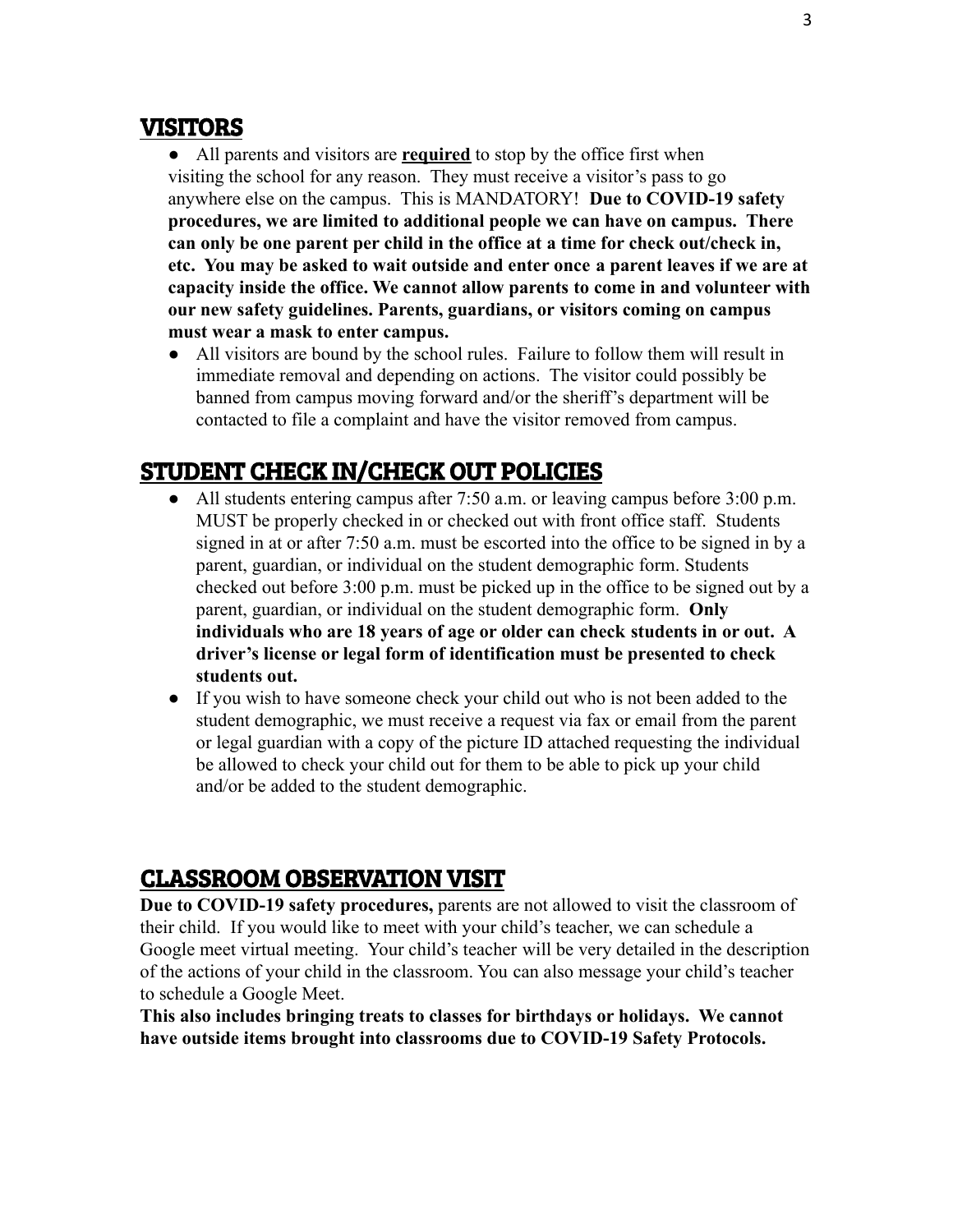## Procedure for initiating School Building Level Committee (SBLC) meetings

- 1. Parent will contact the teacher for a TEAM (parent, child, teacher) meeting.
- 2. Parent will contact the Curriculum Coordinator to set up an SBLC (parent, child, teacher, administrator) meeting.
- 3. Once the meeting is scheduled, it will be conducted on Wednesday afternoons. You will be notified of the date and time. These meetings will be conducted via Google Meet or in-person as needed. In person meetings will require parents or guardians to wear a face mask when entering campus.



The Teche Elementary Parent Teacher Organization (PTO) is a volunteer community organization that exists to promote and enhance the educational opportunities for students and to help develop a sense of community. The principal serves as a non-voting member. All parents/guardians and teachers are automatically members of the PTO. Meetings are held monthly and all interested members are encouraged to attend. If you have questions, please feel free to contact Mrs. Foster, any member of administration, or the PTO Executive Board. **Due to COVID-19 safety procedures, PTO meetings will be virtual through Google Meet this year. Voting for new officers will take place during our first scheduled meeting.**

## STUDENT INFORMATION FORMS

During the first week of school your child's teacher will be sending home information for you to fill out including by not limited to Student Demographic forms, health center forms, handbook form, spirit shirt order forms, and a student information sheet, etc. **The health center forms must be filled out and returned or your child cannot visit the health center if they are sick and you cannot check them out, and you cannot get excuses called in if your child is absent without visiting a doctor.** The student demographic form will be printed. If there are no changes to be made to the information, please return it with your signature. If there is change to your personal information such as a change of phone number or emergency pickup information, this can be updated on the form. All address changes require proof of residence in the form of a utility bill to be changed. If you cannot provide this, a home visit must be scheduled by the Child Welfare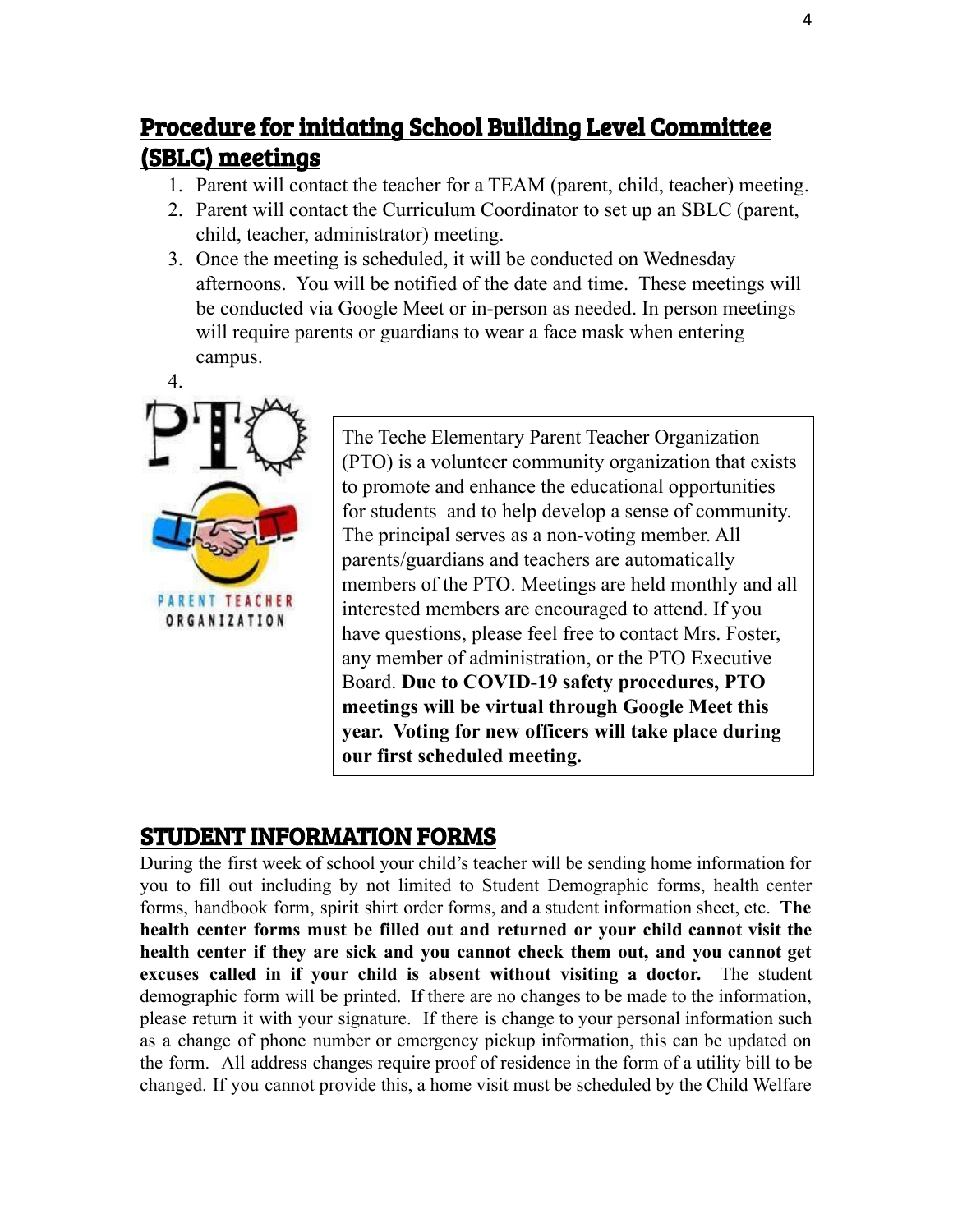and Attendance Office before changing the address. This form also includes your PSN number that can be used to set up your account on the Student Progress Center to check your child's grades and get reminders from school. Returning this information promptly and completely is important. We need accurate information to contact you, especially if your child is running a fever and needs to be picked up. **All students who turn in ALL DOCUMENTATION by Friday, August 20, 2021, will receive a \$5.00 BARK Buck and an edible treat on Friday afternoon.** A record of this information is kept in the school office in case you need to be contacted. Please make sure all telephone numbers and addresses are accurate and clearly written. Remember to put the name and telephone number of two people who can be contacted in case you cannot be reached. Please notify the school if your address or telephone number changes during the year. It is very important that our records are kept up to date. **In the state of an emergency, this is the ONLY way we can contact you.**

No student will be allowed to leave school with any individual other than the parent unless they are included on the checkout list provided by the parent. NO EXCEPTIONS! Identification must be provided for the safety of our students.

## TRANSPORTATION TO AND FROM SCHOOL

- Students must travel their designated mode of transportation (bus or car rider) to enter and leave campus. Students are not allowed to ride a different bus on any given day. If there is a disruption in your schedule where your child needs to get home a different way, they cannot ride another bus, unless there is a bus buddy for the day due to a bus driver being out without a sub. Students must then become a car rider. If we have legal paperwork on file because a student may spend different days with different parents, we must have the addresses documented on the student demographic, and students will only be transported to these specified addresses according to the schedule on the legal documentation. We cannot allow your child to ride a different bus for any other purposes. This is for the safety of our students.
- If your child's mode of transportation will be changing due to changing addresses, please come in with a picture ID to make the necessary changes to the system. If an address needs to be updated, you must produce proper residency documentation (Utility bill, etc.), complete and notarize a residency affidavit if you live with someone else and your name is not on the documentation, or we will have to schedule a home visit with the Child Welfare and Attendance Office to update your address.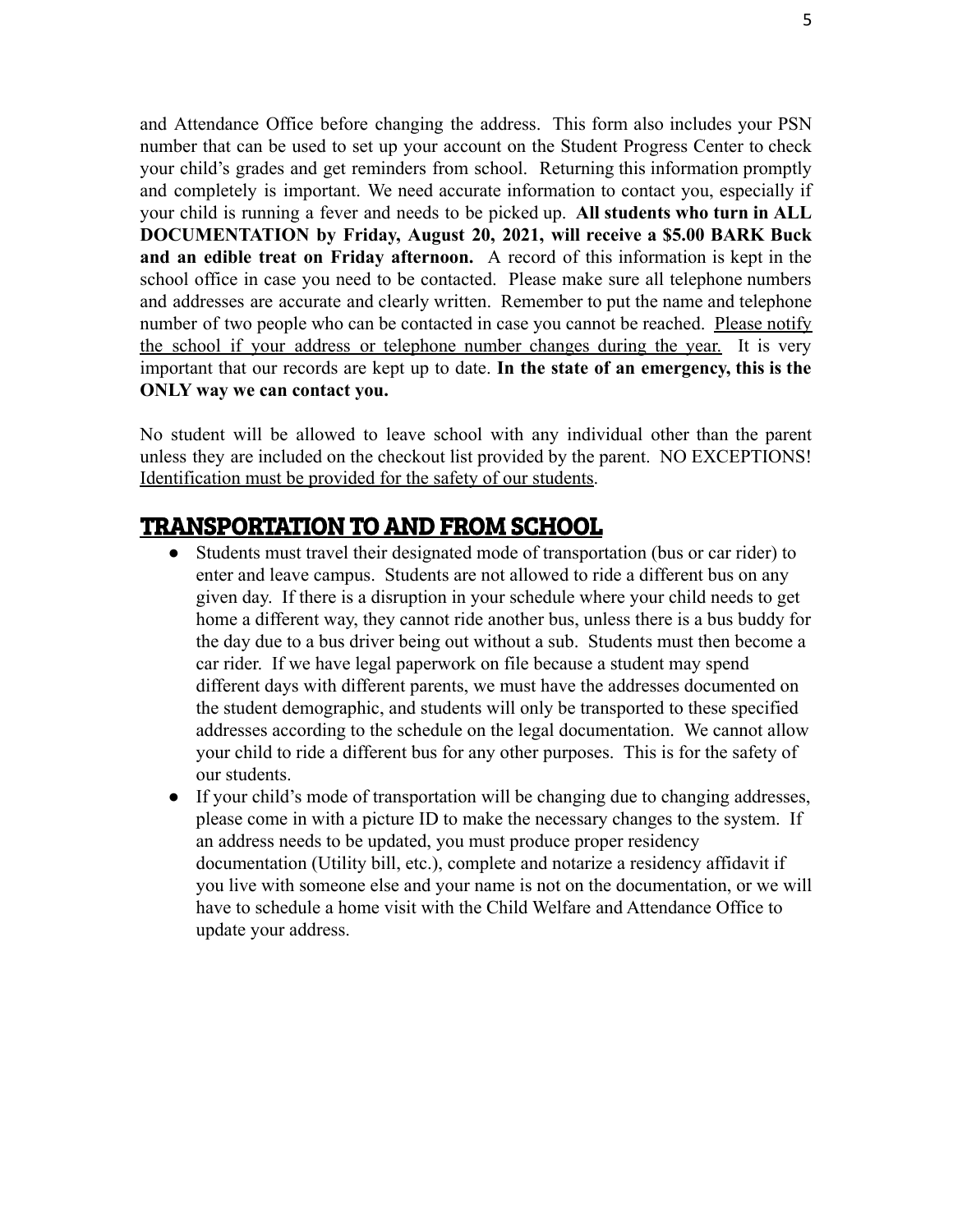## CAR RIDERS

- Students who ride to school in a car should not arrive on campus until **7:00 AM.** Parents must drop off students at the front gate. All vehicles (other than buses) should stay in the left lane. Students should remain in vehicle until given permission to exit by duty person.
- All students riding home in a car must be picked up in the designated area. Pick-up begins at 3:05 PM and ends at 3:45 p.m. Students will be allowed to enter cars with visible CAR-RIDER tags. **Students left after 3:45 p.m. will have to attend after-care, and parents will be responsible for that fee for the day. The daily fee for After Care is \$10 per day.**
- Parking in the Car-Rider driveway is prohibited between the hours of 7:00AM. 8:30AM and 2:30PM – 4:00PM.
- **● Students must wear a mask to enter campus. Due to the current directive from the governor of Louisiana, this mask mandate must be followed. Students will be warned twice to put on a mask or to wear it properly. After that a consequence will be issued, and you will be contacted to pick your child up from school if they refuse to comply.**

## BUS RIDERS

- Students will be sent home on their assigned bus daily. If there is a change and your student cannot ride the bus to their address, they must be made a car rider for someone to pick them up from school. Your child CANNOT be assigned to another bus, even with a written note. If there is a change in address or a custody agreement with legal paperwork brought to the office by the parent or guardian, we can update what days they are at what permanent address, and they may ride a different bus to a different address specified by legal paperwork and approved in person with the parent or guardian.
- Riding the school bus is a privilege. Improper conduct on the buses may result in that privilege being denied. If a student receives 5 or more bus referrals depending on the severity of the actions of the student, they will be recommended for expulsion from the bus for the remainder of the school year.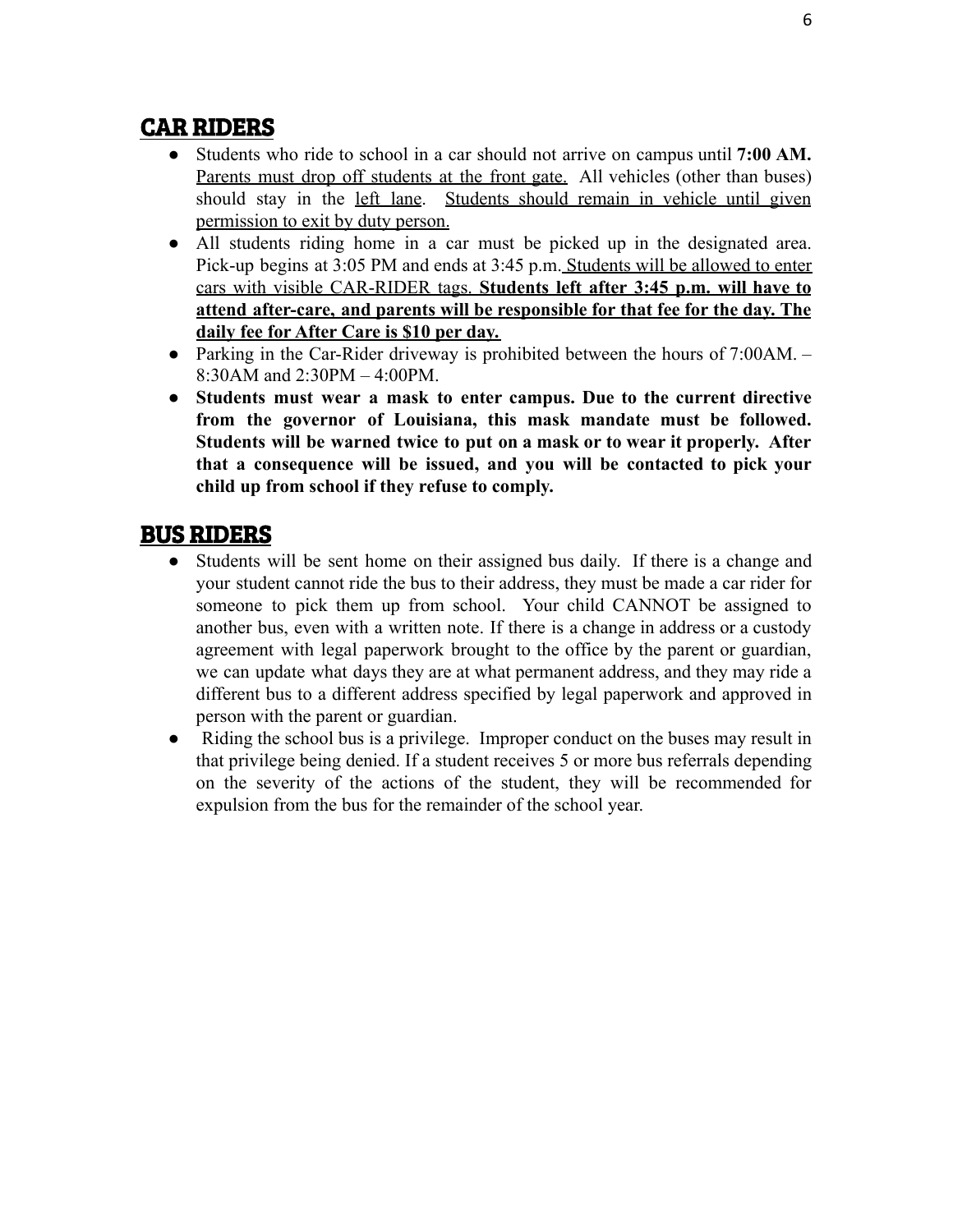## ILLNESS OR INJURY

If your child becomes ill or has an accident at school, we will contact you immediately. If we cannot reach you, we will use the emergency contact information you have provided. Please remember, we cannot keep seriously ill children at school. Temporary care is provided until you arrive.

Please make certain to provide us with the contact number of at least two persons who are local and can arrive at school in a short time to check on, or pick up your child in the event of an accident or illness.

**Due to COVID-19 procedures, students who run a fever of 100.4 or higher, must be picked up in a timely manner by a parent or a person on the emergency contact list. If we cannot contact your or any of your child's emergency contacts within an hour of them becoming sick, you will be referred to the Child Welfare and Attendance Office for a home visit to be scheduled.**

## FIRE/SEVERE WEATHER/LOCKDOWN DRILLS

Fire/severe weather drills are held periodically to ensure the safety of the students, staff and faculty. Everyone is instructed on proper procedure for reaching a point of safety from whatever area of the school he or she is in. Exit maps are posted in each room. In addition, we will occasionally have a lockdown drill where students are required to "stay put." Parents visiting during a lockdown will be required to participate in the drill, or, if arrival occurs during drill, stay in their vehicle until the drill is over.

## EMERGENCY SCHOOL CLOSING

If at any time it becomes necessary to close school due to inclement weather, or some other serious cause, announcements will be made via local T.V., radio stations, and calls from automated system, and the Remind system. **This is another reason it is important that you provide us accurate contact information, so you are getting all alerts sent out about school.**

## FIREARMS POLICY

Any person, whether a student or not, found guilty of carrying a firearm on one's person while on school property or buses shall be imprisoned at hard labor for not more than five years as provided by LA revised statute 14:95:2. If it is a student, they will also be:

- Recommended for Expulsion
- A citation will be issued by police.
- Reported to the appropriate law enforcement agencies for possible legal action.

## DRUGS, ALCOHOL OR WEAPONS

Any student, who intentionally sells, gives, possesses, or uses illicit drugs, narcotics, or alcohol and/or a weapon in or on school property including buses, shall be:

- Recommended for Expulsion
- A citation will be issued by police.
- Reported to the appropriate law enforcement agencies for possible legal action.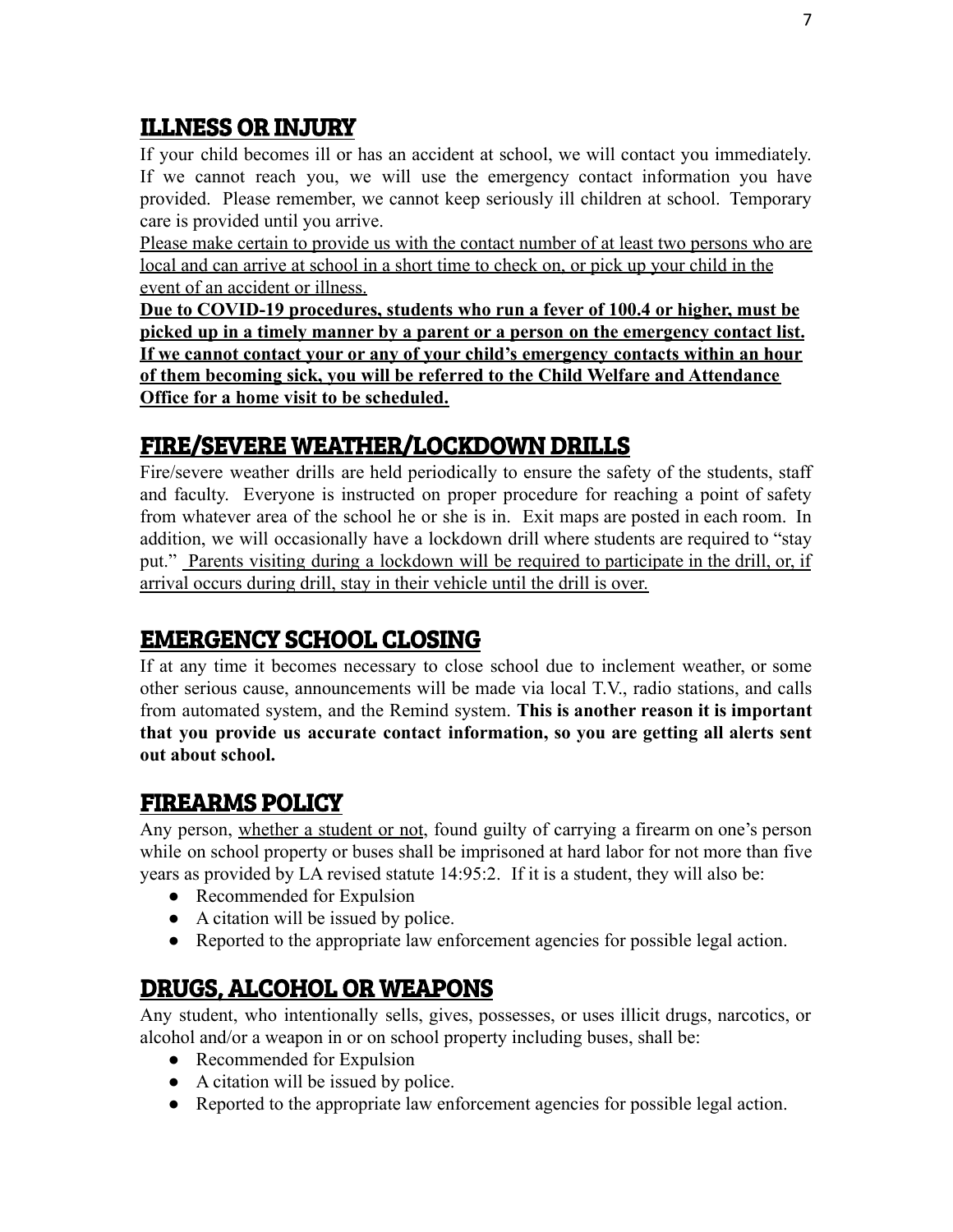## **SMOKING**

The use and/or possession of tobacco or tobacco products is prohibited and any student who violates this rule is subject to the provisions of the Student Discipline and Conduct Code. **This also applies to vapes or any parts of a vape.** The rules apply on the way to and from school, during lunch and recess, at school activities and during the school day. In addition, St. Martin Parish School Board has established a policy that prohibits smoking by employees and visitors in schools and administrative buildings and on school buses. Students will be:

- Recommended for Expulsion
- A citation will be issued by police.
- Reported to the appropriate law enforcement agencies for possible legal action.

## STUDENT WATER BOTTLES ON CAMPUS

Due to COVID-19 safety procedures this year, students cannot utilize water fountains on campus. Because of this, students are allowed to bring 1 **clear, plastic water bottle** to school daily to drink ONLY to be consumed with permission from their teacher during times when they would normally have access to a water fountain during morning and afternoon bathroom times. **NO other drinks during this time are permitted.** Students who bring their lunch are allowed to bring an additional bottle of water or school nutrition program permitted drink **(See District handbook)** to have a drink for their lunch also (Will remain in their lunch bag until lunch time). Students who eat meals from the cafeteria, will still be provided milk, and juices can be purchased as they were last year. As per the superintendent, bottles of water MUST be clear, plastic, disposable bottles. NO SWELL BOTTLES, NO TINTED COLORED, OR OTHER TYPES OF WATER BOTTLES ARE PERMITTED! ONLY CLEAR IN COLOR ARE ALLOWED!

- **1st offense:** If a student comes to school with a bottle that is not allowed, it will be taken and held in the office. The student will be given the bottle at the end of the day.
- **2nd offense:** If a student brings a bottle that is not allowed again, it will be taken. A parent will have to come to school to get it.
- **● 3rd offense:** If the student brings a bottle that is not allowed again, it will be taken. A parent will have to come to school to get it, **and a consequence will be issued by administration.**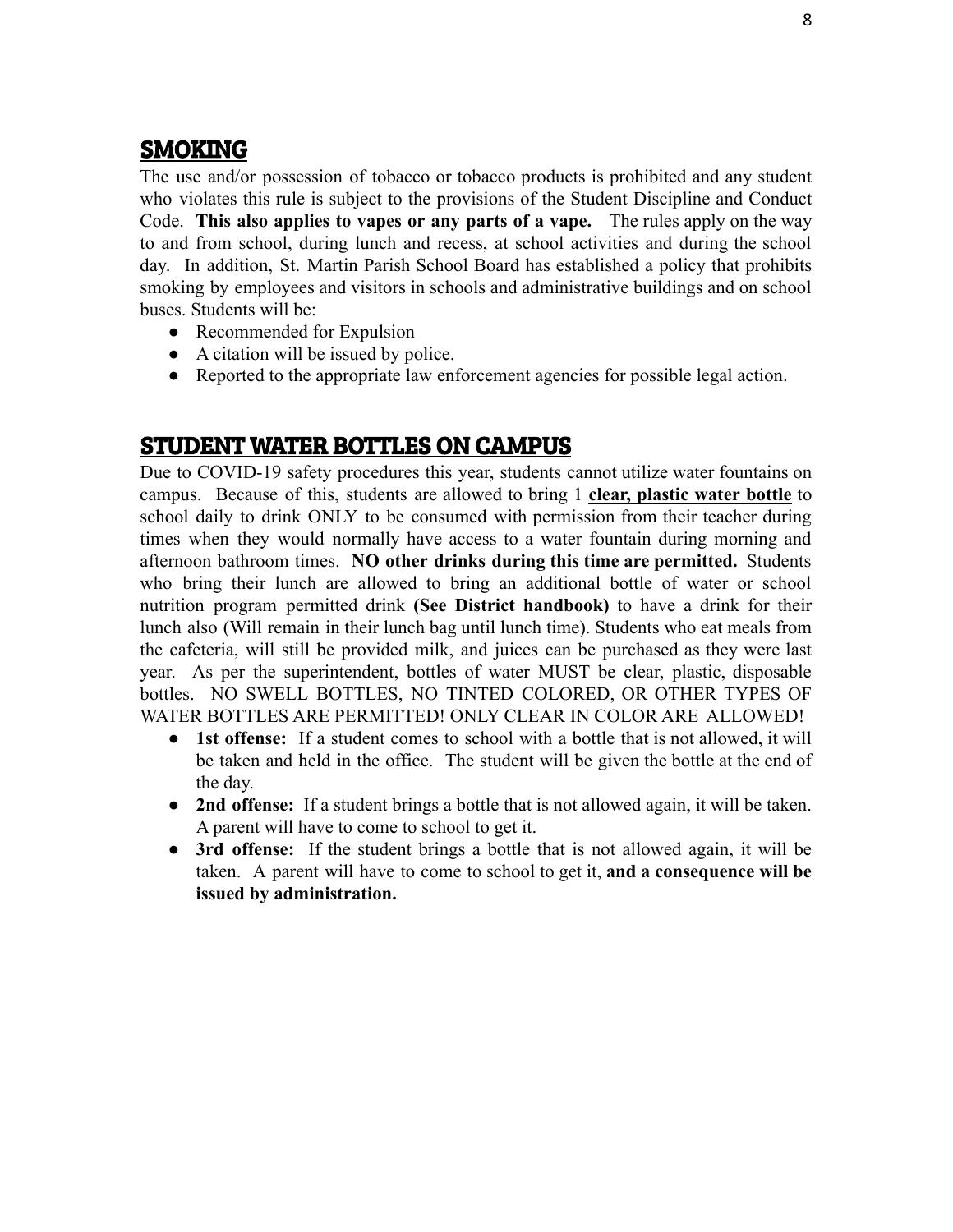## SNACKS ON CAMPUS

Students **ARE NOT PERMITTED** to have snacks on campus. If there is a "Picnic on the Green" or any other event where students can bring snacks to school, a paper notice will go home, JCall/JText Message, FaceBook Message, Remind Message, ticket for the event, or a message on the school website will be posted to notify you that your child may bring snacks to school. If your child brings their lunch it must be a full meal. They cannot bring snacks as their lunch. The items will be taken, and the student will have to get a school lunch for the day. If items are brought to school, the same consequences listed above for coming to school with a water bottle that is not allowed will be followed.

## MEDICATION at SCHOOL

Students are not allowed to have any medication in their possession on the school grounds. This includes "over the counter" medications. The following policy must be adhered to in order to assure school attendance for students who must use medication in the treatment of chronic disabilities or illness. Any student who is required to take medication during the regular school day must comply with the school regulations. These regulations must include the following:

- 1. Parents must provide the school with written orders from a physician detailing the name of the drug, dosage, and time intervals medication is to be taken.
- 2. Parents must schedule an appointment with the school nurse to sign permission and/or release form allowing school personnel to comply with the physician's orders.
- 3. Medication must be brought to the nurse at school by the parent, in a container appropriately labeled by the pharmacy or physician.
- 4. All medication must be kept in the office, at school, under lock and key.
- 5. The principal will designate a person in the school who is trained to administer all medications.
- 6. Each medication given must be recorded on a medication log which includes date, time, dosage, and signature of person giving medication.
- 7. It is the responsibility of each student requiring medication to report to the office at the designated time.
- 8. It is the responsibility of the parent to monitor supply and replace medication as it is consumed.

9. **No students are allowed to bring medication of any kind to school. If medication is brought to school, the consequence is a major infraction, suspension, and recommendation for expulsion, and a citation may be issued depending on the type of medication that is brought to school.**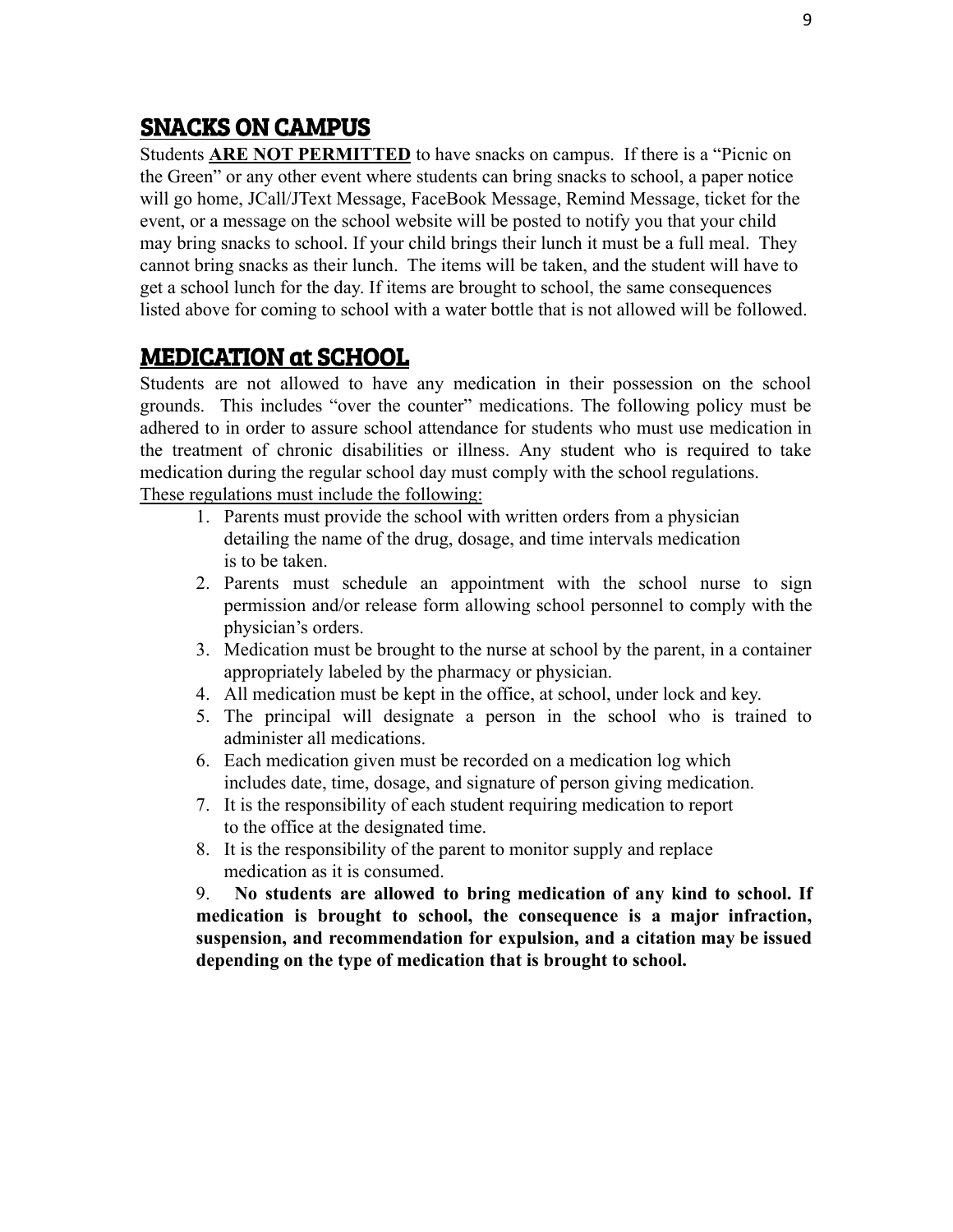## FIELD TRIPS

- 1. To be allowed to participate in a field trip, students must bring a permission slip signed by the parent(s) at least one day before the field trip. **Students must meet all criteria set forth by teachers for their grade level to attend field trips.**
- 2. While on the field trips, students are representing their school and their community; therefore, they must adhere to school rules and procedures.
- 3. If a teacher feels that a student's behavior is inappropriate while on a field trip, that student may be denied the privilege of attending future field trips.
- 4. While on a field trip, students must respect teachers, bus drivers, and any other adults involved on the trip.
- **5. Due to COVID-19 Safety Procedures, field trips will not be allowed for the 2021-2022 school year.**

## ARTICLES PROHIBITED at SCHOOL

Students are prohibited from bringing articles to school that are hazardous to the safety of others or interfere in some way with school procedures. Only those items needed for classroom use should be brought to school. Items not needed in class will be confiscated and returned **to the parent only upon request.** The following is a *partial* list of items that students should **not** bring to school/but not limited to:

- Recording or photographing devices including **cell phones** may violate the privacy of other students. 1st offense--Phone will be confiscated and returned only to the parent or legal guardian. 2nd offense--Phone will be confiscated and returned only to the parent or legal guardian **AND** the student will be issued a PE detention. 3rd offense--Phone will be confiscated and returned to the parent or legal guardian, student will be issued another PE detention or Saturday Detention, and a minor infraction will be issued.
- Beyblades, slingshots, pea shooters may cause injury or any other object liable to create a projectile. **(Weapons on campus may result in a recommendation for expulsion or issuance of a citation along with responsibility of medical bills if another party is injured.)**
- Fidget Spinners may detract from learning or increase student-student conflict.
- Hardballs or bats may cause injury without proper safety gear and one-on-one supervision
- Any such item that may cause harm to self or others
- Any other item which can distract or detract from learning, **at the discretion of the principal.**

NOTE: Students who are found to have brought a phone or any such electronic devices on campus during state testing will be SUSPENDED on the 1st offense and receive a test score of 0 on state assessment.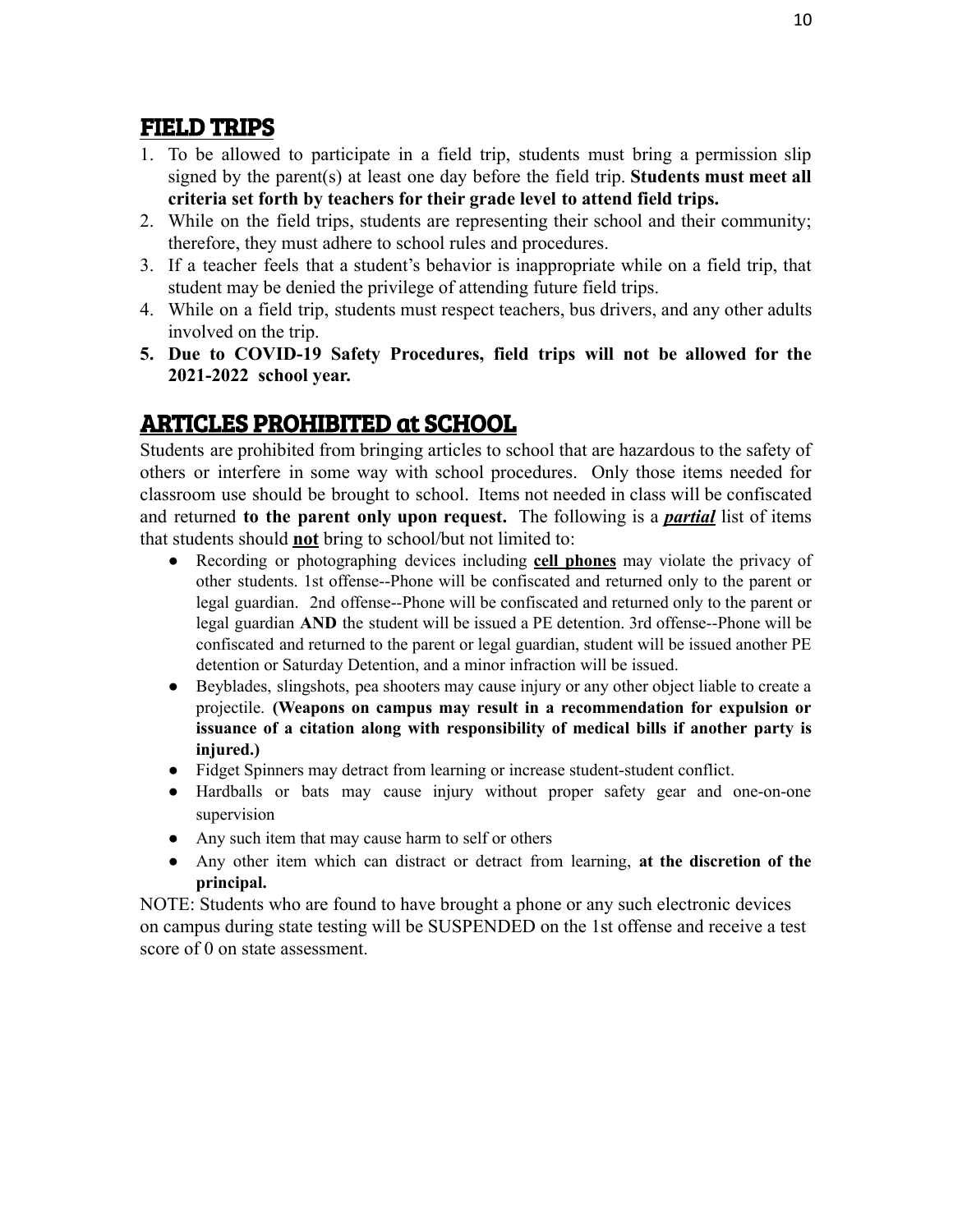#### STUDENT POLICIES

All parents are expected to stress to the students their responsibility concerning school policies. The principal and teachers have the duty of enforcing these rules. Pupils are expected to exercise due courtesy towards all teachers, school personnel, and fellow students at all times. Impudence, profanity, dishonesty, disorderly conduct, and disregard for authority will not be tolerated.

- 1. Upon stepping off the bus, students are to report to school in proper uniform (See uniform section) and immediately to their assigned area. Students must form the habit of using restrooms before going to the play area and are not permitted to "hang around" in or near the restrooms.
- 2. Any student known to instigate or participate in fights at school, on the bus, or at the bus stop will be suspended from school. If a student is having difficulty, he should seek advice or help from his teacher, principal, or parent before getting into trouble. Very often there are incidents that occur before fights that could have prevented the fight that are never reported.
- 3. Running under the covered walks or on sidewalks is prohibited.
- 4. Students will not be allowed to use the classroom or office phones for any reason. If there is an issue, the classroom teacher will contact the office for the secretary to contact the parent, or if a call must be made quickly, the teacher may contact the parent directly (emergencies only). All messages will be taken in the office and relayed to the students. This is an effort to cut down on classroom interruptions.
- 5. Students spend six to seven hours daily at school and should take pride in their school by taking proper care of all equipment, materials and books. **Any equipment, books, and/or materials purposely or carelessly damaged will be paid for by the students (or their parents).** Any student who damages or defaces school property will be written up on a major infraction, may be suspended, and restitution must be made. This includes but is not limited to paying for any property damaged.
- 6. No student should climb on or over the fence, on or under a building, hang on the covered walk or climb on top of a building.
- 7. Students are not permitted to leave campus unless they are picked up and signed out by a parent or someone authorized by the parent. Parents must report to the office when picking up a child. Parents are not allowed to go directly to the classroom or playground to get a child for any reason. If there is a medical incident involving a student, the parent or guardian will be escorted to where their child is located.

**We believe that when rules, rewards, and consequences are clearly defined so that opportunities for success are accessible to all, positivity abounds among our students, teachers, and parents.**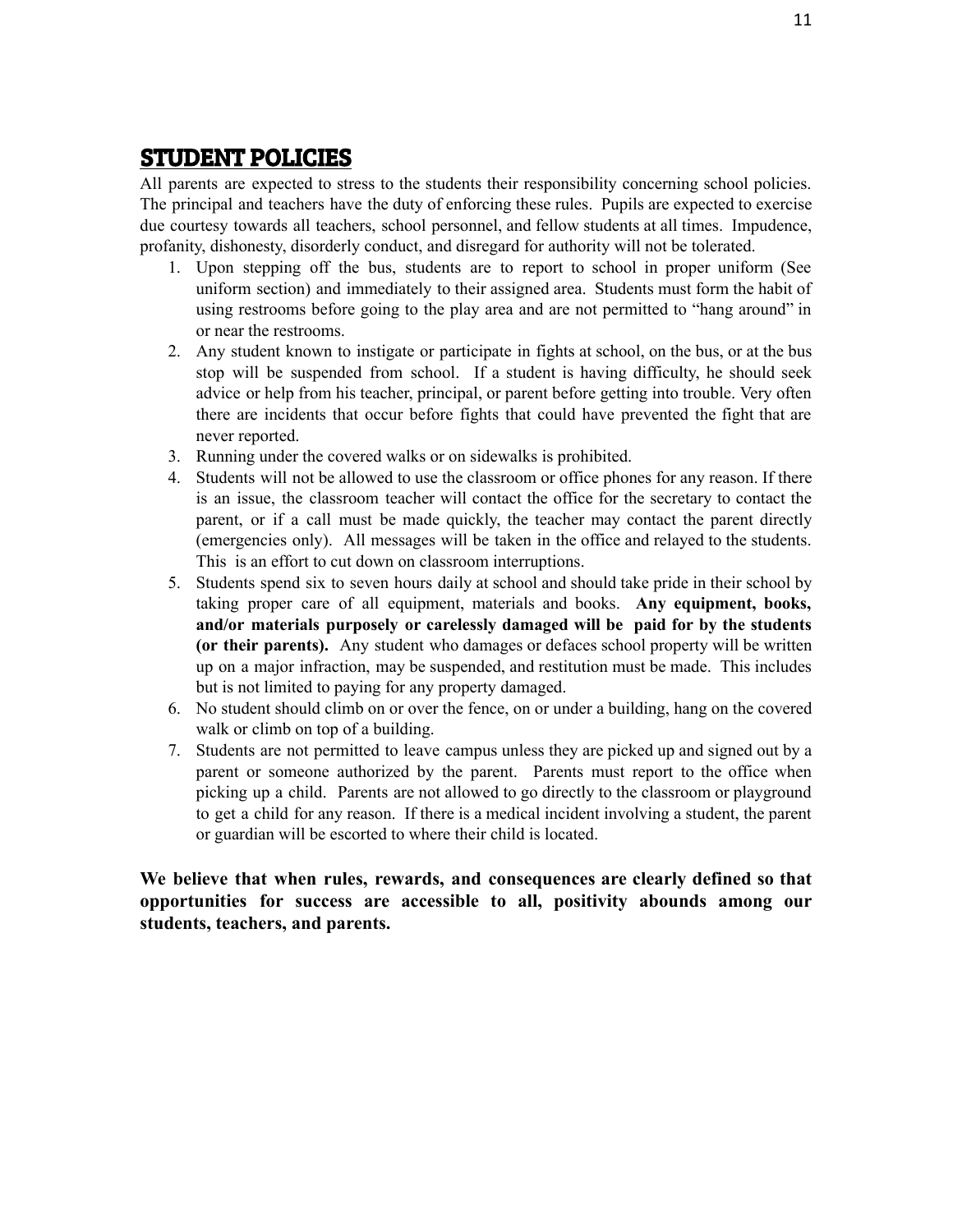## STUDENT CHROMEBOOK POLICIES

All students will be issued a chromebook according to district 1:1 technology policy. Each student and parent or guardian are responsible for the care and use of the chromebook that is being issued. There is chromebook insurance that covers up to \$125 of damages for the chromebook that can be purchased for \$30 for one child or \$60 per family of children. If you elect not to purchase this or damages to the chromebook exceed \$125, the parent or guardian will be held accountable for paying for the damages before another chromebook can be issued. Please see the following list of guidelines and policies for chromebooks.

- Students should use the chromebooks "as is" and NOT download any additional applications or extensions, change the screen in any way, remove the Google Account Logo on the screen, remove the case, or change out any of the accessories.
- If chromebooks are brought home, they should always be charged overnight and return to school with the student fully charged for work in the classroom.
- NO food or liquids should be put near the chromebooks.
- Students should NOT swap parts with other students, even if they are siblings. All parts are coded to your student. This includes the charger and case.
- Parents or guardians will provide ear buds or headphones for your students. Teachers do not have these in their classrooms for students.

#### **The following information are guidelines and consequences for misuse of chromebooks or failure to follow the protocols listed above.**

- ANY damages to chromebooks, intentional or not, are the responsibility of the parent or guardian. If the parent or guardian does not purchase the chromebook protection plan, they will have to pay the fines for the damages before their child will be issued another chromebook. If they purchase the protection plan, damages will be covered up to \$125.
- If a chromebook is stolen, the parent or guardian must file a police report and provide information of the police report to the school for us to turn in to district personnel.
- If a chromebooks is lost, the parent or guardian is responsible for replacing it.
- If a student owes a fee for chromebook damage, it needs to be paid as soon as possible, so we can issue another chromebook. There will also be incentives for students throughout the school year. If students owe a fine for chromebooks or any other reason, they will not be allowed to participate in certain activities.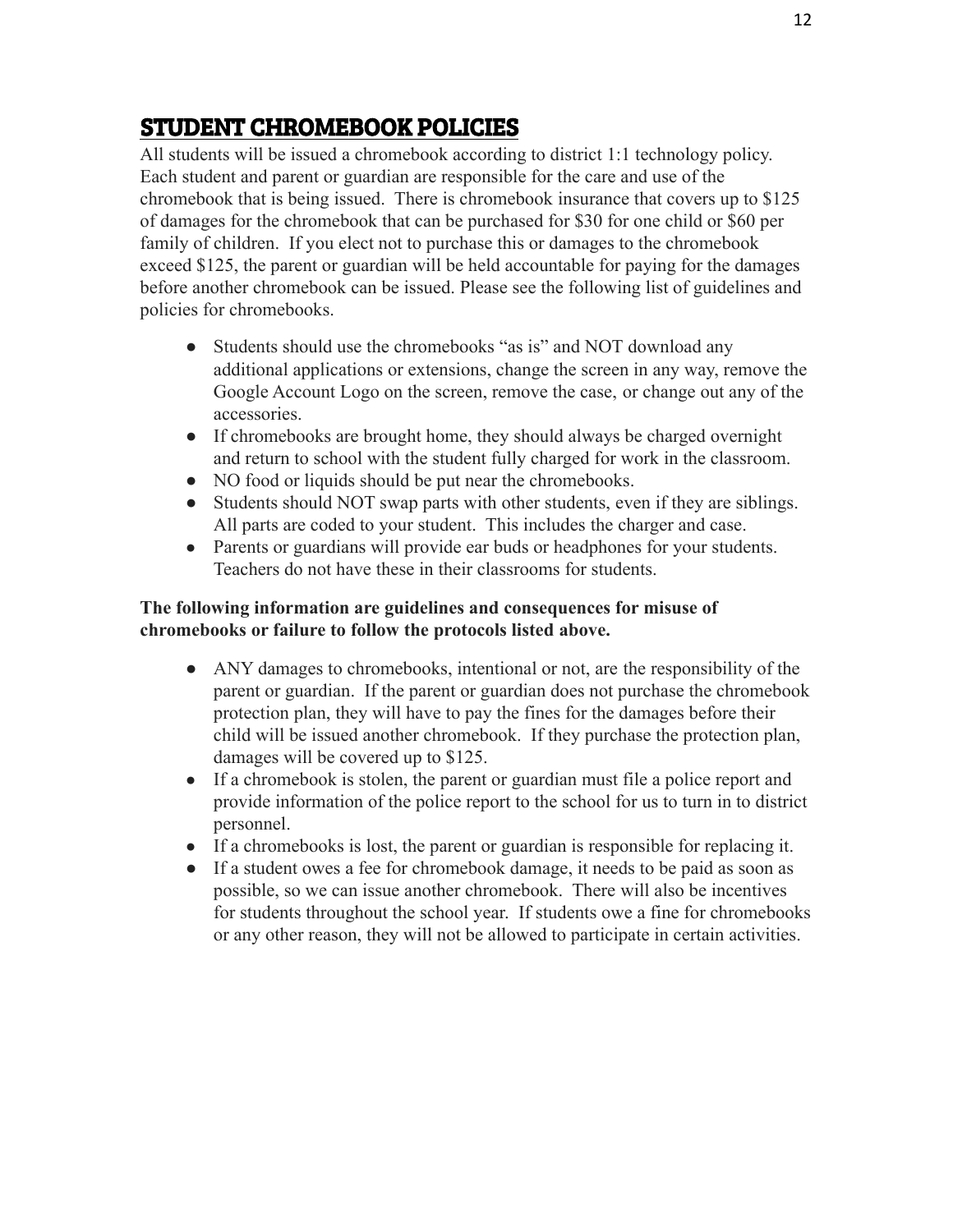**The following actions with chromebook misuse and misuse of computer software can result in an infraction (major or minor depending on the severity of the action) and/or a fine for the student. Actions are listed below, but not limited to:**

- Intentionally damaging the chromebook hardware by throwing, slamming, stepping on, or banging on the keys of the chromebook.
- Changing the screen or any software on the chromebook.
- Making changes to filters created to prevent visiting inappropriate sites from being accessed on the chromebook.
- Not following the directions of the teacher while using the chromebook and visiting sites that may not be blocked, but should not be accessed during instruction.
- Using another student's username and password is fraud, and it cannot occur. Students should only use their username and password to access the chrome book and any websites on the chromebook, such as iREADY, Prodigy, etc.
- Adding extensions for games or other prohibited applications onto the chromebook.
- Anything else that may damage or compromise the hardware of software of the chromebook in addition to the actions listed above.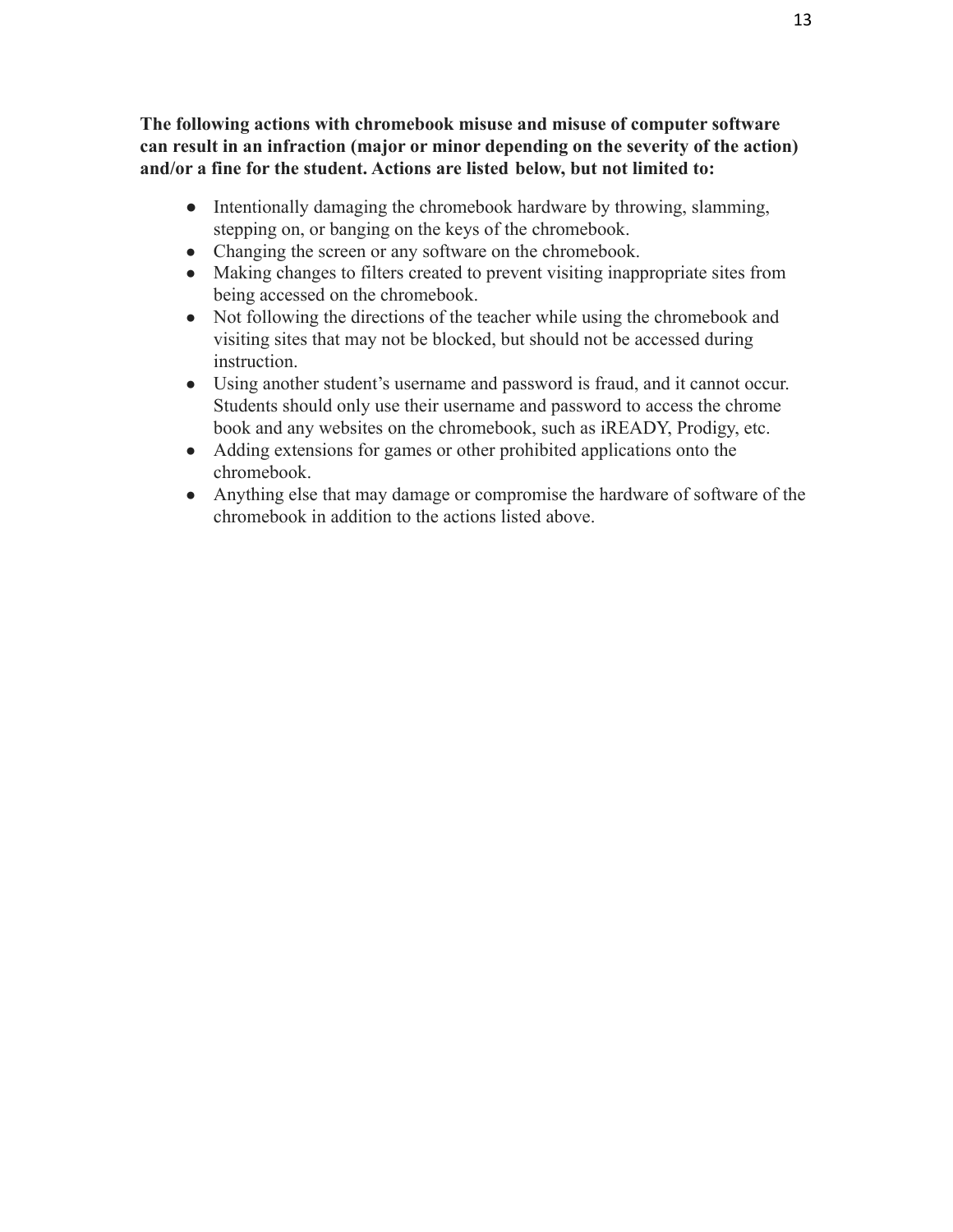## TECHE Expectations

Be determined  $\mathbb{A}$ ctive learners Respectful

**K**ind to others

## STUDENT CONDUCT

In order to ensure that all the students at Teche enjoy an excellent and safe learning environment, the following discipline plan will be utilized.

- 1. General School Wide Expectations:
	- a. Respect authority and school property
	- b. Use appropriate language
	- c. Wear appropriate uniform-uniform shirt, pants, shorts, or skirt, belt and ID (See ID policy)
	- d. Enter and leave classrooms, auditorium, etc., in an orderly manner
	- e. Upon arrival at school, go directly to the designated area
	- f. Walk to your right at all times
	- g. Keep all personal belongings with you (i.e. purses, books, booksacks, etc.) **All purses or additional bags brought on campus, with the exception of lunch bags, MUST be clear or mesh just like backpacks.** Each student is responsible for the safekeeping of these items.
	- h. Keep hands and feet and objects to self and off of others
	- **i. COVID-19 Safety Procedure Updates: Students MUST wear a mask at all times on campus, in the classrooms and during transitions.**
	- **j. Students MUST socially distance on campus, in the classrooms and during transitions.**
- 2. Lunchroom Expectations
	- a. Enter cafeteria through appropriate door, wash hands, & sit in designated area.
	- b. Keep table and floor area free of food and paper.
	- c. Keep talking to a minimum.
	- d. Dispose of food and paper in proper containers.
	- e. Stand in the designated areas while grabbing and waiting to exit the cafeteria.
	- f. No food or paper items (straws, napkins) are to be taken out of the cafeteria.
- 3. Teacher Classroom Expectations

Each teacher has a classroom discipline plan. The plan includes rules, consequences for noncompliance, and rewards for good behavior. All class rules have been approved by the administration. Although not listed in this manual, they are to be adhered to, and violators are subject to administrative discipline. **Please see the District Handbook for the District Discipline Policy.**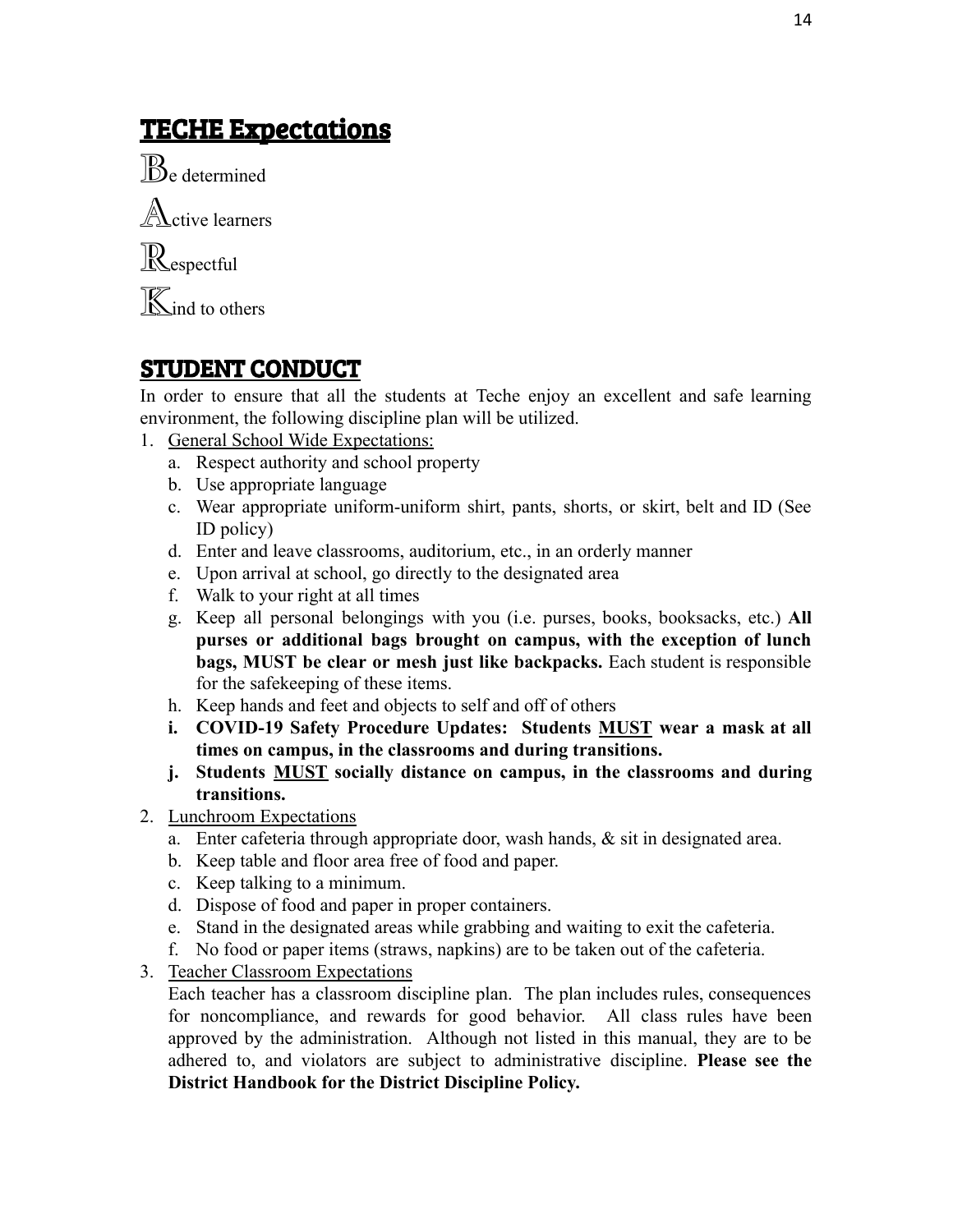## ANTI-BULLYING POLICY

Teche Elementary believes that all students have a right to a safe and healthy school environment. As such, we have an obligation to promote mutual respect, tolerance, and acceptance among students, staff, and volunteers. Behavior that infringes on the safety of any student will not be tolerated. A student shall not bully or intimidate any student through words or actions. Such behavior includes, but is not limited to direct physical contact, verbal assaults, the use of electronic methods, and social isolation and/or manipulation.

Our **anti-bullying policy** includes but is not limited to the following:

- $\triangleright$  Any student who engages in bullying will be subject to disciplinary action up to and including expulsion.
- $\triangleright$  Students are expected to immediately report incidents of bullying to an administrator or teacher.
- $\triangleright$  School staff and/or administrators will promptly investigate each complaint of bullying in a thorough and confidential manner.
- $\triangleright$  If the complainant student or parent of the student feels that appropriate resolution of the investigation or complaint has not been reached after consulting the school principal, the student or the parent of the student should contact the local superintendent or his or her designee.
- $\triangleright$  The school system prohibits retaliatory behavior against any complainant or any participant in the complaint process.

Disciplinary action after the first incident of bullying may include but is not limited to the following:

- $\triangleright$  Loss of a privilege
- $\triangleright$  Reassignment of seats in the classroom, cafeteria or school bus
- $\triangleright$  Reassignment of classes
- ➢ Saturday Detention
- $\triangleright$  Out-of-school suspension
- $\triangleright$  Expulsion
- $\triangleright$  Assignment to an alternative school

If necessary, counseling and other interventions may also be provided to address the social-emotional, behavioral, and academic needs of students who are victims of bullying and students who commit an offense of bullying.

Students, parents/guardians and other school personnel may report incidents of bullying to an administrator, teacher, counselor or other staff member orally or in writing by using the appropriate form.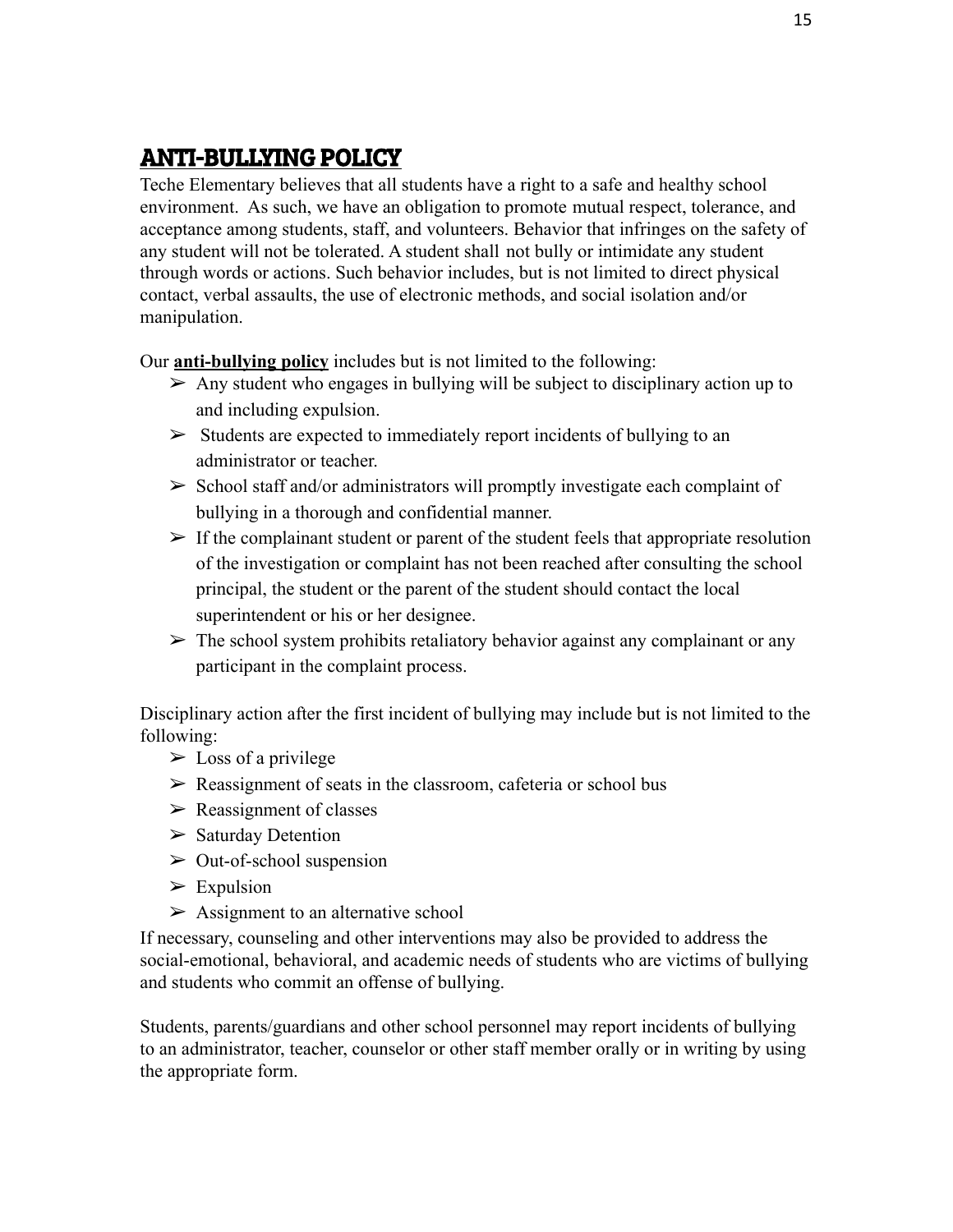The procedures for intervening in bullying behavior include but are not limited to the following:

- ➢ *All staff, students, and their parents will receive a copy of the policy prohibiting bullying at the beginning of the school year as part of the parent and student handbook.*
- ➢ *The school will keep a report of bullying and the results of an investigation confidential.*
- ➢ *Staff are expected to immediately intervene when they see a bullying incident occur or upon receipt of any report of bullying.*
- ➢ *Anyone who witnesses or experiences bullying is encouraged to report the incident to a school official.*

#### **The following actions will be taken when bullying is reported:**

#### **1. Investigation**

*Upon receipt of any report of bullying (State-issued reporting form may be requested in the office.), schools will direct an immediate investigation of the incident. The investigation will begin no later than the next business day in which the school is in session after the report is received by the school official. The investigation will be completed no later than ten school days after the date the written report of the incident is submitted to the school official. The investigation shall include interviewing the alleged perpetrator and victim, identified witnesses, teacher(s), and staff members separately. Physical evidence of the bullying incident will be reviewed, if available.*

#### **2. Notification**

*Parents or legal guardians of the victim and accused student will be notified of the investigative procedure. If the incident involves an injury or similar situation, appropriate medical attention should be provided and the parent/guardian will be notified immediately.*

#### **3. Discipline**

*Upon confirming that bullying has occurred, the accused student will be charged with bullying and will receive age-appropriate consequences which shall include, at minimum, disciplinary action or counseling.*

#### **4. Follow Up**

*Complainants will be promptly notified of the findings of the investigation.*

#### **5. Documentation**

*Written documentation containing the findings of the investigation, including input from the student's parents or legal guardian, and the decision by the school official, will be prepared and placed in the school records of the victim and perpetrator.*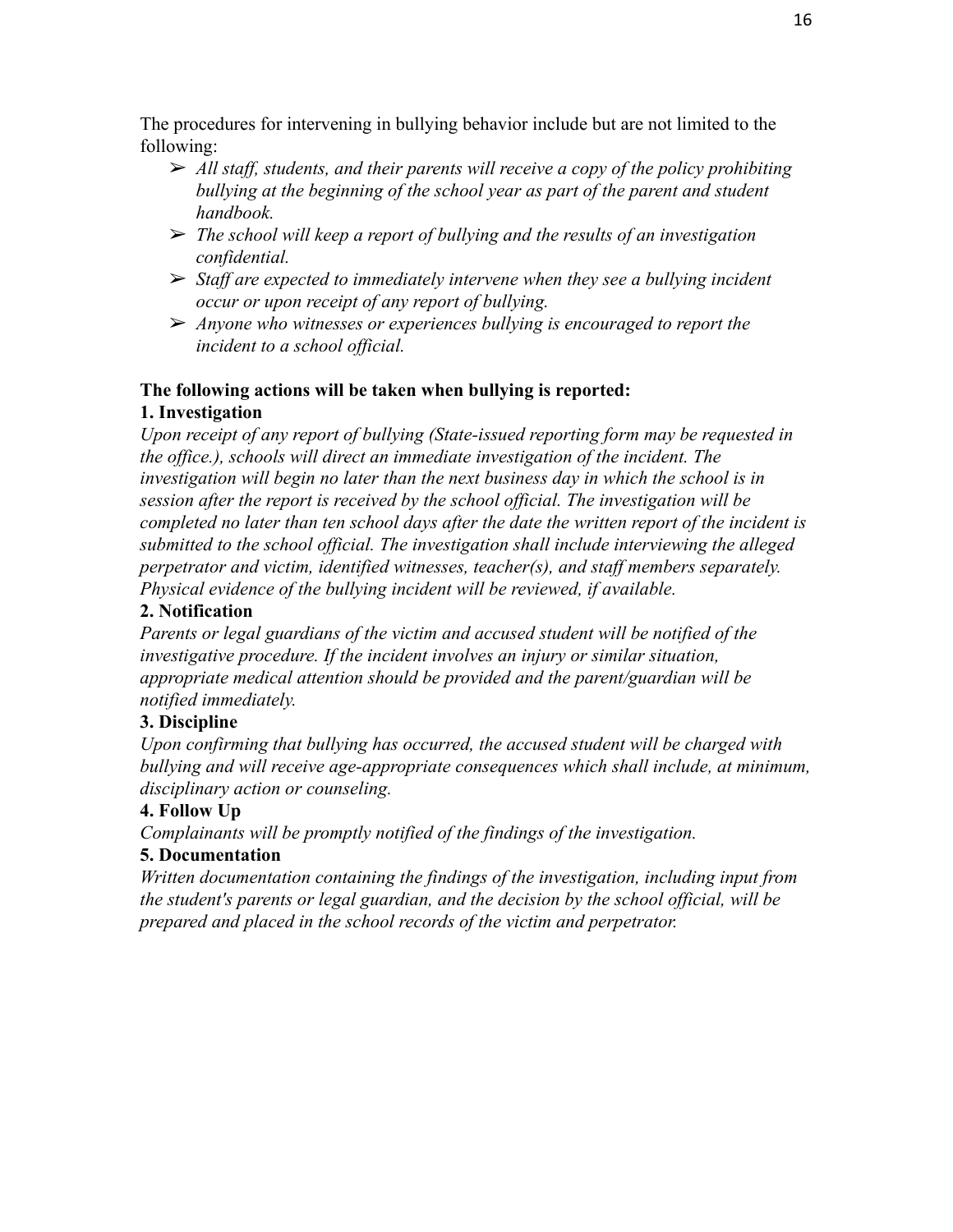#### STUDENT DRESS

- 1. Students shall wear the designated school uniform as outlined in the St. Martin Parish Discipline and Policy Manual. Students can wear a red or white uniform shirt with navy blue school uniform shorts, skorts, or pants. Shirts must be tucked in pants, and ID, and a belt must be worn properly. Tights must be solid blue or white. **Knee high socks only with skirts (Solid blue or solid white in color ONLY. Cannot be colorful.** Students **MUST** wear a mask at all times. They can be any color or type of mask, as long as the mask doesn't have inappropriate material on them. Belts should be a dark, solid color. Students can wear Teche spirit shirts with uniform bottoms on any day of the week. **If your child is new to Teche, order forms for new shirts will go out the 1st day of school.** All other free dress days or pay to dress days will be designated and a ticket or flier with information about your child's participation will be sent home along with what specifically can be worn. Guidelines must be followed, or your child will be asked to call to get appropriate clothes brought to school. **If a parent cannot come to school and bring appropriate clothing, we can issue a school uniform from new school donated items, and the child will not be allowed to participate in the next school Free Dress Day.**
- 2. On district designated spirit days, students can wear any school spirit shirt, Cecilia spirit shirt, or club shirt (4-H, DARE, or Student Ambassador shirt), with jeans. Jeans must be solid and free from holes or rips. Jeans that resemble tights are not allowed and will result in your child having to call home for additional clothing. The dates for district designated spirit days are as follows in 2021: August 27, September 24, October 29, November 19, December 17. The following dates are in 2022: January 28, February 25, March 24, April 29, and May 25
- 3. Students should come to school clean and neatly groomed each day.
- 4. Only approved outerwear may be worn. Students can wear: Any color sweatshirts--**No Hoods** (Includes dark green "TECHE" sweatshirts and sweatshirts sold last year) and any color jackets **with a zipper. Only jackets that zip from neckline to waistline can have a hood. Hoods can only be worn outdoors. They cannot be worn in the buildings on campus.** It may be worn daily as part of the uniform in class. New TECHE sweatshirts may be purchased at the beginning of the year. **No hoodies will be allowed on campus or allowed to be worn in any capacity--Under a sweatshirt or under a uniform shirt.** If a hoodie is worn to school, your student will be reminded to bring it home and not to wear it again along with a call or Remind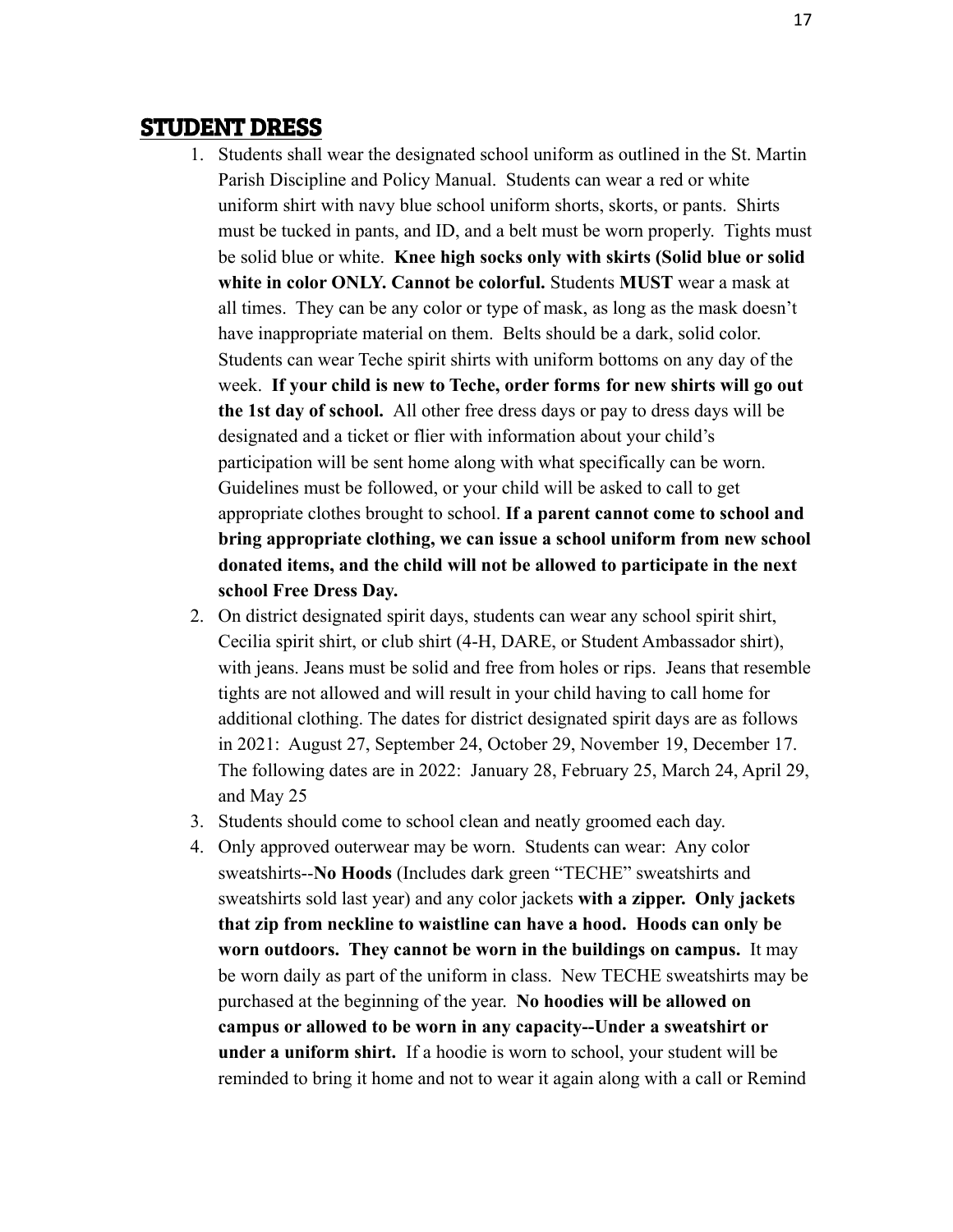message from your child's teacher. After this warning is given, your child will receive a consequence for wearing the hoodie to school again after being instructed not to do so.

- 5. Only "closed" shoes may be worn to school. **No sandals, athletic slides, boots, or backless shoes** are allowed.
- 6. Students may wear one (1) pair of earrings at a time. Only "post type" earrings are allowed. (No loops or dangles)
- 7. Students must wear IDs. The cost is included in the activity fee. Temporary IDs (0.50) are valid for only one day. Replacement IDs cost \$7. If a student is only missing a part of their ID, they can be purchased individually--Lanyard (\$1), Pocket (\$1), Picture Card (\$5). **(Please see the specific ID policy below.)**
- 8. Students can only have a clear or mesh backpack (of any color) on campus. We have to be able to see what is in their backpacks at all times. Purses or additional bags must be clear or mesh as well.

**\*\*Refusal to follow any part of the uniform policy will result in an infraction (minor or major depending on the situation) being issued to your student for willful disobedience. This will cause them to have to miss PBIS incentives for that month. This may be a result but is not limited to the following behaviors:**

- **● Refusing to tuck in a shirt**
- **● Refusing to take off a hood in the building**
- **● Refusing to wear the proper uniform parts--shirt, bottoms, jacket, or sweatshirt**
- **● Refusing to wear a temporary ID or string when your student comes to school without an ID or a belt**
- **● Removing their ID (ID's must be worn at all times.)**
- **● Refusing to wear uniform bottoms around the waist**
- **● Refusing to remove a jacket or sweatshirt that is not allowed according to school policy.**

## SPECIFIC ID and BELT POLICY

● **ID's**--All students must wear an ID on campus daily from the time they enter campus until the time they leave campus. If a student comes to school without their ID, they MUST be issued a temporary ID. If someone brings their ID to school, it must be brought by 8:00 a.m., or they will be responsible for paying for the temporary ID. Temporary ID's will be issued in the morning, and the cost is 0.50 cents. If a student doesn't have their ID on the day they need a temporary ID, they can bring the 0.50 cents the next day. If a student doesn't bring their 0.50 cents the next day, they will be assigned to PE detention. This detention serves as payment for their temporary ID. This consequence will be issued every time they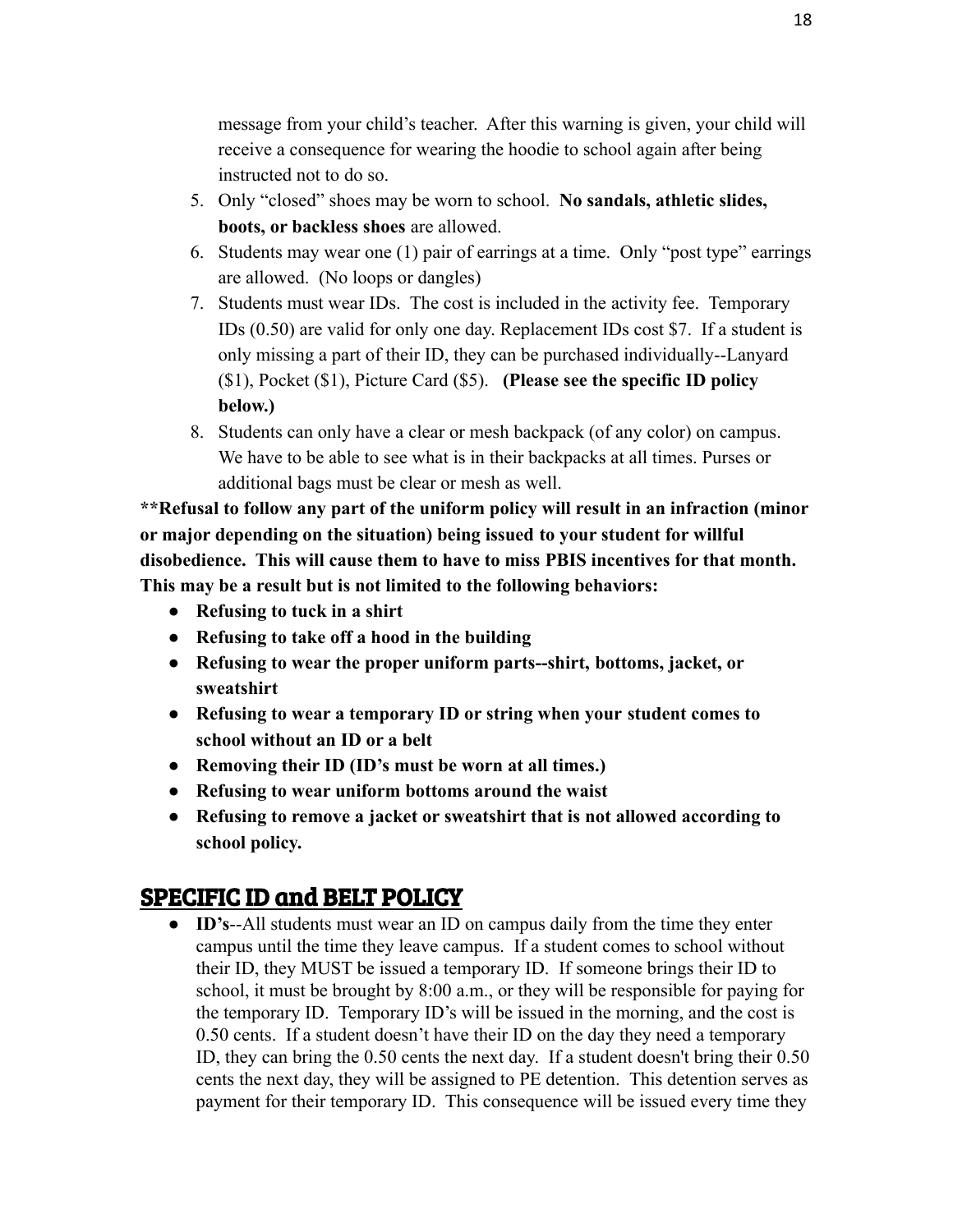do not pay for their temporary ID by the next school day. This is a policy put in place to teach our students responsibility. This is **not a write up** nor does it count against students for PBIS activities.

**● Belts--**All students must wear a belt on campus daily, if their pants have belt loops, from the time they enter campus until the time they leave campus. If a student comes to school without a belt, they MUST be issued string to wear around their waist by their teacher. There is no charge for this, however if a student has to get string more than 5 times, they will be assigned a PE detention every 5th school day they do not have a belt.

## PE/RECESS DETENTION and SATURDAY DETENTION

Students may be assigned to PE/recess detention or Saturday detention as a consequence for their behavior. This is for those students with undesirable conduct, or other disciplinary problems. A student who fails to report to detention as assigned may be given additional days and/or assigned to the next level of consequence. Further disruptive behavior may call for more severe consequences. Any student who misses Saturday Detention will receive an additional different consequence.

## POSITIVE BEHAVIOR CENTER, SUSPENSIONS, and CITATIONS

Continuous and willful refusal to comply with the rules and expectations at Teche, insubordination, disorderly, vicious, illegal or immoral conduct, persistent violation of school regulations, defacing of school property, fighting and vandalism are causes for a major consequence. These major consequences include referral to the Positive Behavior Center at Parks Middle School, In-School Suspension, or Out of School Suspension with a Recommendation for Expulsion. In addition, refusal to serve less stringent consequences may also result in a more severe consequence than previously assigned.

**\*\*We believe that when procedures, policies, and rewards are clearly defined so that opportunities for success are accessible to all, high academic achievement results.\*\***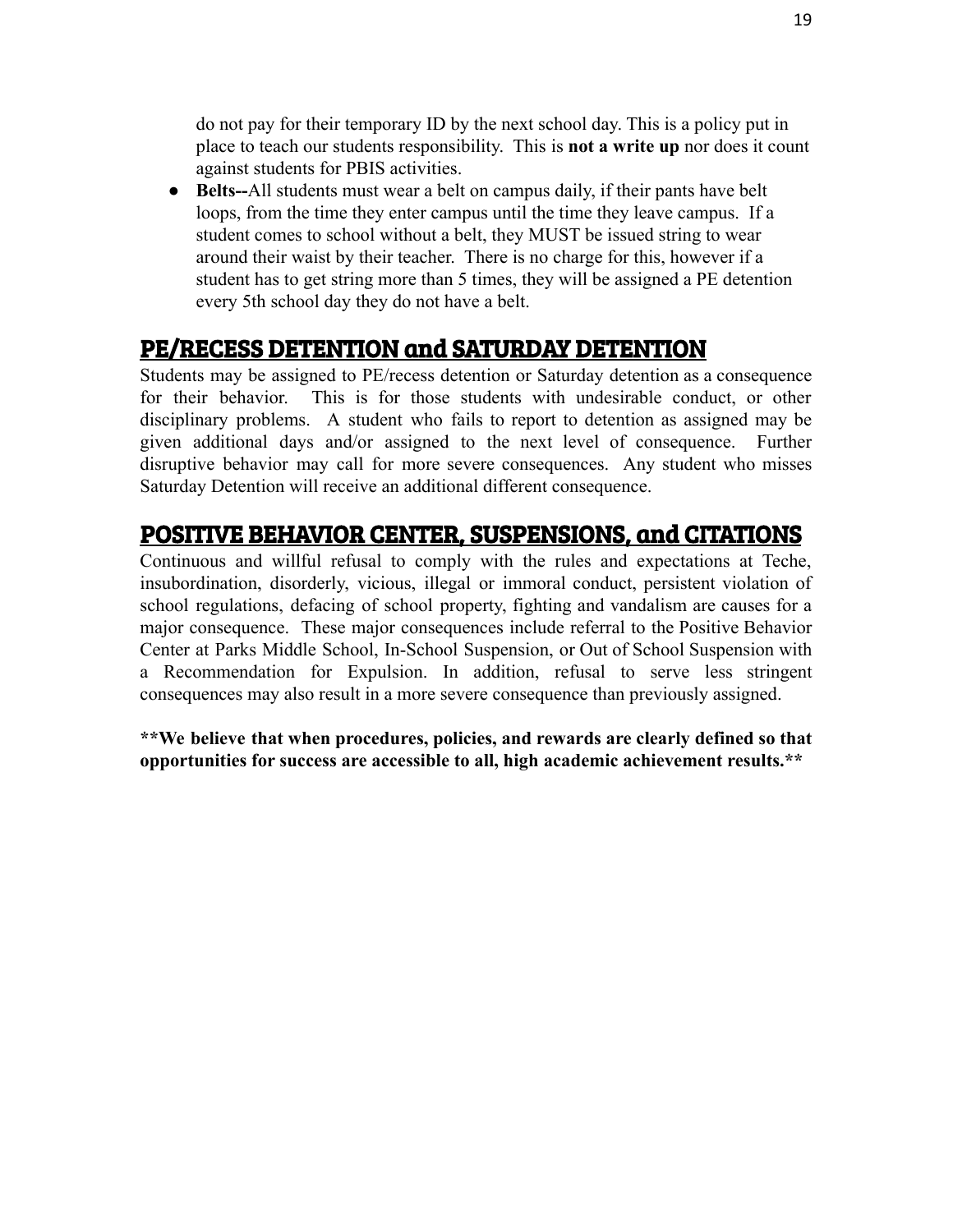### GRADING PROCEDURES

- **A. Students working in a textbook below minimum grade level will receive "S" or "N" markings.**
	- 1. In the event a student progresses to grade level during the year, grades will be given for those reporting periods during which he/she is at grade level. Final grades will be determined by averaging the letter grades only.
	- 2. Should the student fall below grade level at some point during the year, letter grades will be discontinued and "S" or "N" markings will be given. Final grades will be "S" or "N."
- **B. Letter grades of A, B, C, D, or F will be awarded according to the following standards:**

| $A - 93 - 100\%$ | 4 pts.   | Excellent            |
|------------------|----------|----------------------|
| $B - 85 - 92\%$  | $3$ pts. | Above Average        |
| $C - 75 - 84\%$  | 2 pts.   | Average              |
| $D - 67 - 74\%$  | $1$ pt.  | <b>Below Average</b> |
| $F - 0 - 66\%$   | $0$ pts. | Failure              |

In grades 1-8, the basis for averaging marks shall be as follows:

$$
A = 4.0 - 3.5
$$
  
B = 3.4 - 2.5  
C = 2.4 - 1.5  
D = 1.4 - 1.0  
F = Below 1.0

In grades 3-5 students receive letter grades in all disciplines. At least 1.0 (D) is required to pass a subject per 9 weeks for a total of at least 4 quality points per year to pass. Final grades are determined by averaging grades for the 4 nine week periods. However, an "F" earned in the final nine week period constitutes an automatic failing mark in that subject regardless of other grades earned.

In grades 3-5, letter grades are not given in the areas of art, music and handwriting. Marks of "S" (Satisfactory), or "N" (Needs Improvement), will be given instead. In PE grades of S, N, or U are given for third graders. Letter grades are given in PE for fourth and fifth graders.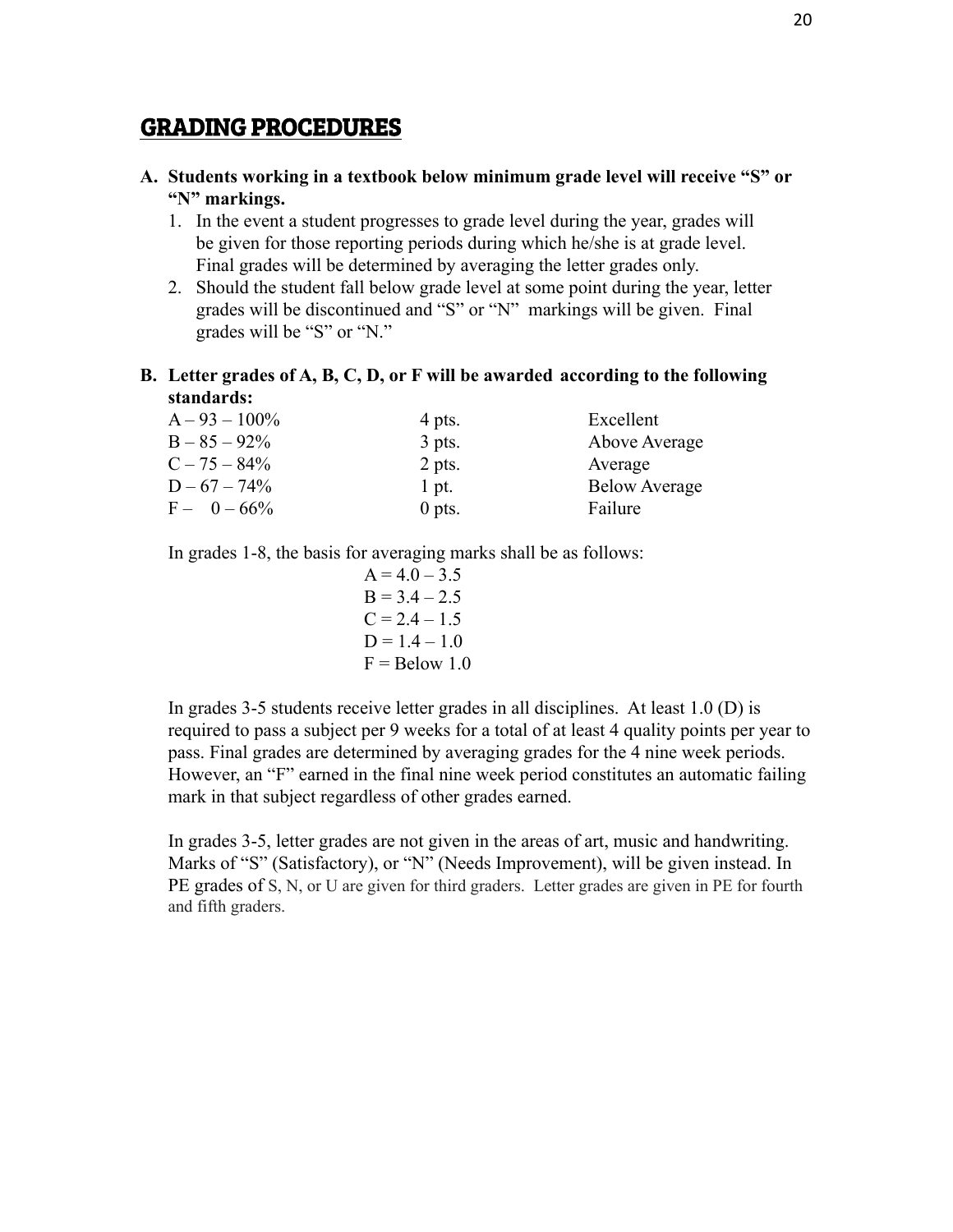#### **C. Students participating in Virtual Learning:**

Virtual learning students will follow the same grading policy as students attending school on campus. Students' performance and progress will be monitored by their assigned virtual learning teacher. As students complete assignments, they will be assigned a grade on Edgenuity that is visible to the student and their parents. Students' grades **WILL NOT** be added to the JCAMPUS system weekly like students who are attending physically reporting to school. Their grades will be recorded, and their averages will be on Edgenuity. At the end of each 9 week period, their grades will be put in JCAMPUS for report card reporting. If you want to know your child's grade during the 9 weeks, refer to their grade and progress on their Edgenuity account. The virtual learning teacher assigned will also be communicating with you about your child's progress.

## PROMOTION REQUIREMENTS

- 1. 4th and 5th grade students must successfully complete and pass 4 of the 5 major subjects, two of which must be Mathematics and Reading. In 3rd grade, students must pass Reading and Math only.
- 2. A Pupil Progression Plan shall require proficiency on certain state tests as determined by The Board of Elementary and Secondary Education before a student may be recommended for promotion.

## PUPIL PROGRESSION

Louisiana requires that each school district adopt a program for pupil progression based upon how well the students master minimum performance standards. The St. Martin Parish School Board has adopted a Pupil Progression Plan prescribing such standards for students for promotion in all grades.

The St. Martin Parish Pupil Progression Plan was developed by a committee of teachers, parents, administrators and school board members and reflects careful consideration of the needs and interest of all students in the school system. A copy of this plan is available in the principal's office.

#### **Pupil Progression Requirements are the same for virtual learning students.**

#### HOMEWORK

Homework is assigned daily in both reading and math. All students are expected to read for 20 minutes daily and practice computation skills daily. Parents are encouraged to listen to their child read and check computation for accuracy. Parents can help their children by arranging a quiet, comfortable place for the student to work and by seeing that assignments are completed. Failure to do homework will affect the child's progress and grade.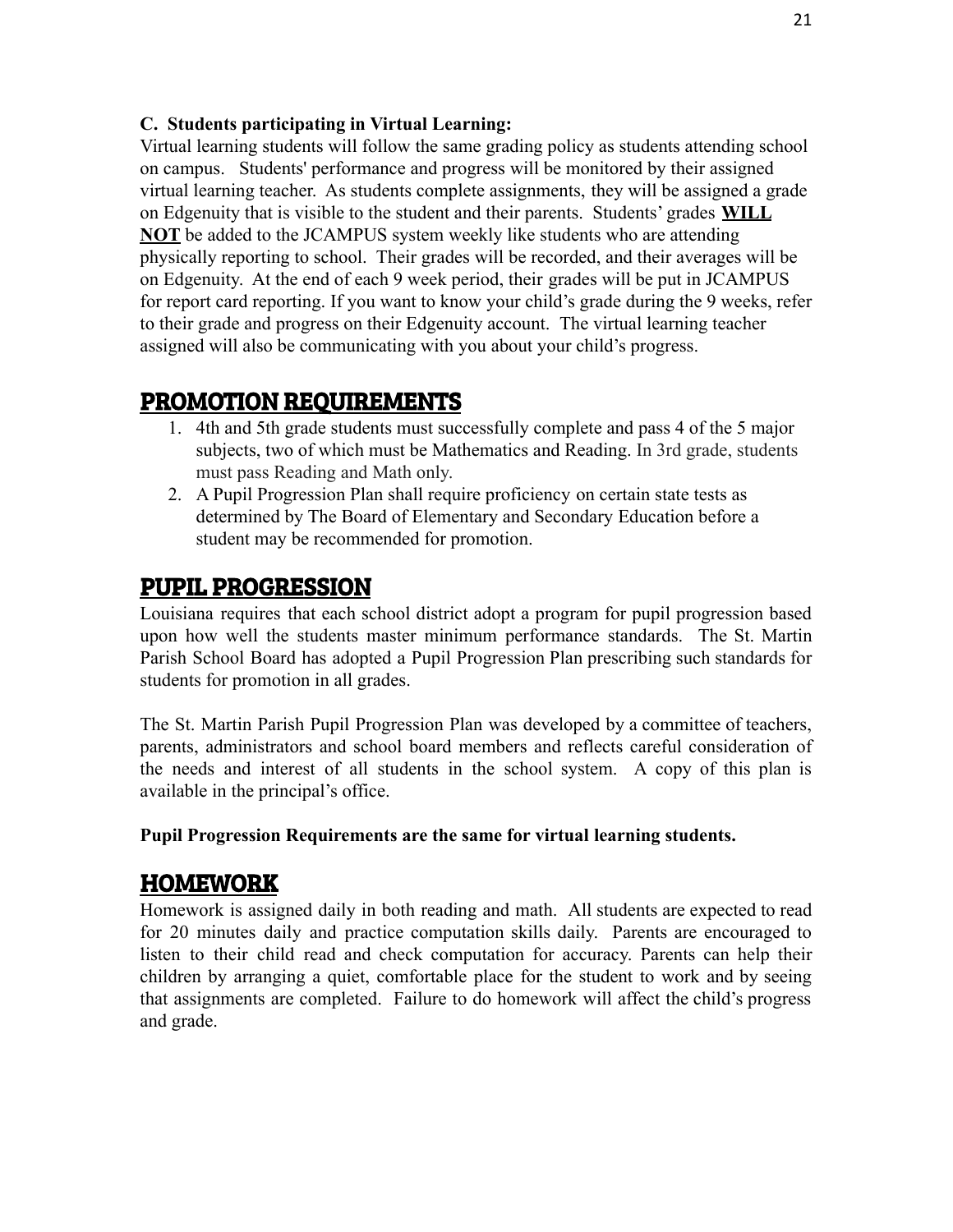**Virtual Learning Students will not have traditional homework assignments, but they may need to work additional time on certain subjects to ensure they are on schedule to complete assignments by the due dates set by Edgenuity for completing each lesson.**

## PROGRESS REPORTS and WEEKLY TEST PAPER FOLDERS

- **Progress Reports--**Student progress reports will be sent to the parents four weeks following the start of each grading period. However, progress reports may be sent any time deemed necessary by the teacher. **Parents are requested to read and sign each progress report and have the student return it to their homeroom teacher.** This is our documentation that you have reviewed and understand what your child's grades are. **Progress reports for virtual learning students will be mailed out according to their averages on Edgenuity.**
- **Weekly Test Paper Folders--**Your students will get a test paper folder sent home weekly on Wednesdays with grades from the previous week. **This must be signed weekly and returned to school by Friday of that same week as an acknowledgement that you are aware of your child's academic progress.** If you have any concerns about your child's grades, this is a time for you to communicate with your child's teacher about it and come up with a plan to provide them more support.

## REPORT CARDS

Report cards will be issued following completion of each nine weeks grading period. They include academic and conduct grades, as well as attendance. Report cards will be computer generated. Report card folders must be signed by a parent and returned to the homeroom teacher.

**We believe that when students attend school regularly, high academic achievement and positivity in attitude abounds amongst teachers, students, and parents.**

## MINIMUM ATTENDANCE REQUIREMENTS

Attendance is mandatory through a child's seventeenth birthday. Any elementary student missing fourteen (14) days unexcused shall be denied credit. You will be notified via JCall or Text Message when your child misses 3 days of school. A letter will be sent out when your child misses 5 days of school. **Students having (8) unexcused absences, excessive tardies or late to school check-ins, or excessive early checkouts from school will be referred to the District Attorney's Office (truancy FINS).** You will be notified by phone before a referral is processed in an effort to give you an opportunity to fix the situation. If the lack of attendance continues a referral will be processed, and you may have to appear in FINS court with your child as a result.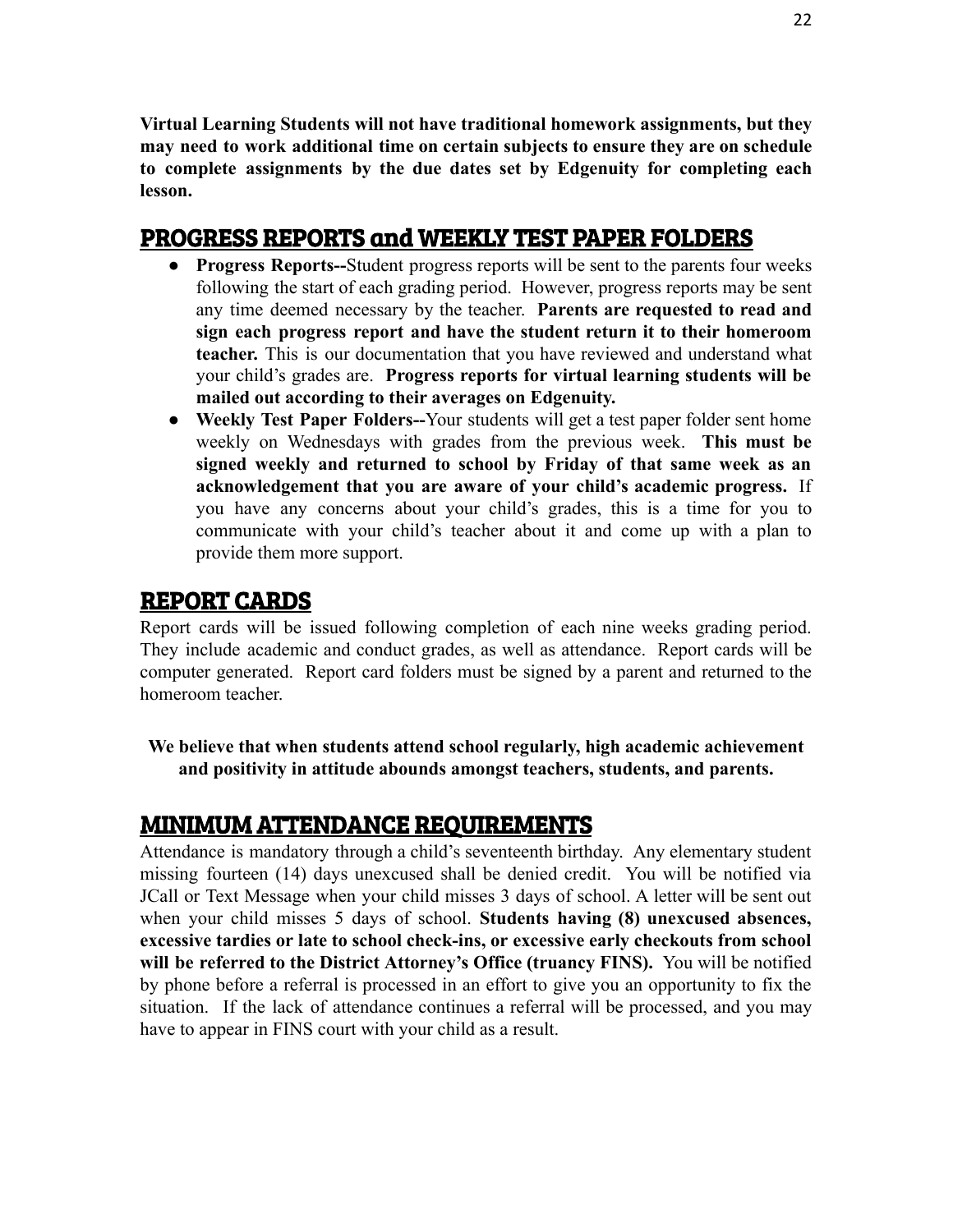Students who are verified as meeting extenuating circumstances and are eligible to receive grades will do so only if they are able to complete make-up work (within 3 days of returning to school) and pass the course. The supervisor of Child Welfare and Attendance may approve or deny extenuating circumstances.

Medical excuses require a physician's signature. The Cecilia School Based Health Center may excuse up to two days of a child's absence based on illness as verified by the parent. Upon request, the principal may excuse visibly ill children who check out. *Parent notes alone are not sufficient for the school to excuse an absence.*

#### **Extenuating Circumstances:**

- 1. Extended personal, physical or emotional illness as verified by a physician.
- 2. Extended hospital stay as verified by a physician.
- 3. Extended recuperation from an accident as verified by a physician.
- 4. Extended contagious disease within a family as verified by a physician.
- 5. Prior school system approved travel for education.
- 6. Death in the family.
- 7. Natural catastrophe or disaster.

#### TARDINESS

Prompt arrival at school and class is expected of all students. If you are late for school, report to the office for an admit pass. **Students who arrive after 7:45 a.m. are considered tardy. Unless tardy is due to a late bus, an adult (parent) must sign the student in, in the front office. If a parent chooses to drive off, and not sign in, their child will still be marked tardy. and they will be contacted about the incident. If they drive off again, their child will not be signed in and they will receive an attendance record of "absent" for that day until they are officially signed into school. If they are not signed in, it will be recorded as an unexcused absence will stand and affect their attendance.**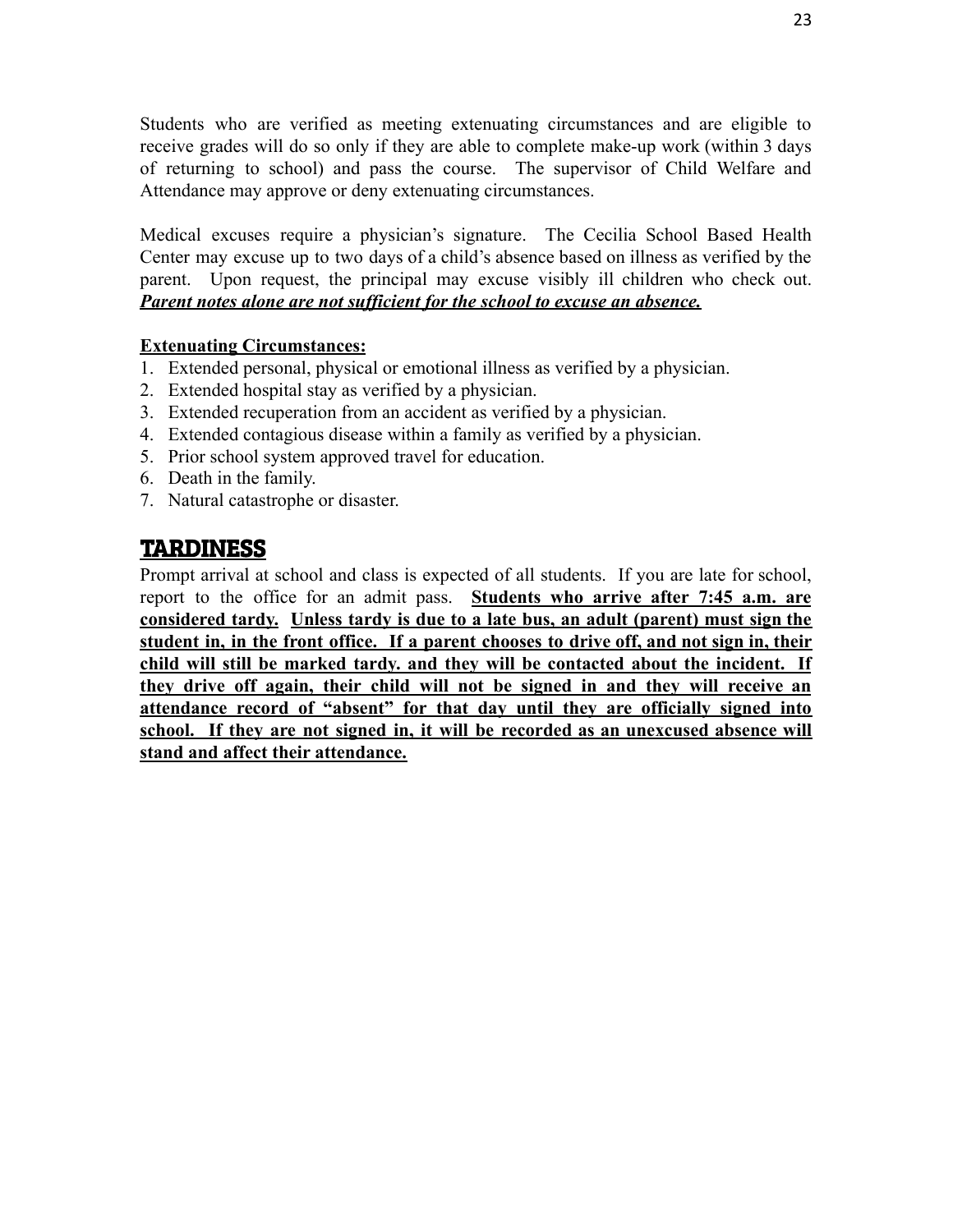## COVID-19 PROTOCOLS

**COVID-19 Safety Procedures Attendance Update:** Students who have been exposed to or test positive for COVID-19, must present documentation from a doctor of a positive COVID-19 test to be excused for these days. If the student was exposed to someone who tested positive, they must get a test done and show documentation of the exposed person's positive test to be excused for these days and follow the protocols listed below:

- **● If a student has a temperature 100.4 or higher, they must be picked up immediately. A COVID test must be taken or an alternative diagnosis must be turned in for the student to return to school.**
- If positive test, students cannot return to school for 10 days (from first day of symptoms) WITH 24 hours of fever free without use of fever-reducing medication and improvement of COVID related symptoms.
- If negative test, students cannot return until they are at least 24 hours fever free without the use of fever-reducing medication.
- **● Definition of a suspect COVID-19 case:** Someone who is experiencing any **ONE** of the following COVID-like symptoms: Fever, chills, rigors, cough, shortness of breath or difficulty breathing, fatigue, muscle or body aches, headache, new loss of taste or smell, sore throat, congestion or runny nose, nausea or vomiting, or diarrhea AND no alternative diagnosis.
- **●** If your student is experiencing any one of the above named symptoms, they are considered to be a suspect case, and they will have to quarantine along with all siblings that live in the same household and are enrolled in St. Martin Parish Public Schools.
- If a sibling has to leave school due to one COVID symptom because they are deemed a suspect case, all siblings at St. Martin Parish Schools must also quarantine until the school gets a negative test result or an alternative diagnosis for the student with symptoms. If you choose not to test the student with symptoms, all siblings must quarantine for the advised quarantine period according to Louisiana Health and Hospitals and the CDC advisement.
- If a sibling tests positive for COVID-19, all siblings at St. Martin Parish Schools must also quarantine for the advised quarantine period according to Louisiana Health and Hospitals and the CDC advisement.

#### **\*\*Documentation of the above tests must be provided upon return to \*\* school for excuses to be processed.**